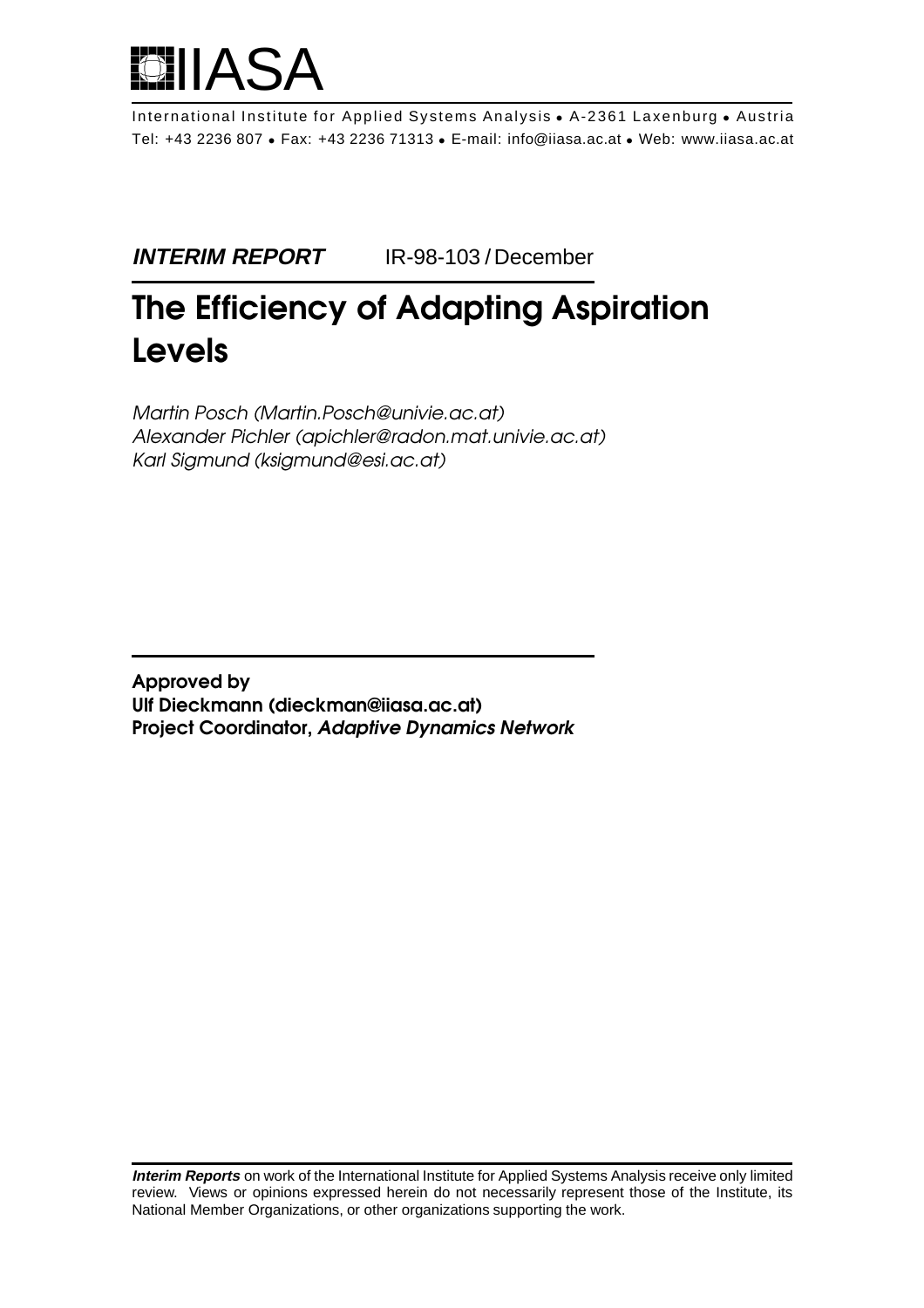

The Adaptive Dynamics Network at IIASA fosters the development of new mathematical and conceptual techniques for understanding the evolution of complex adaptive systems.

Focusing on these long-term implications of adaptive processes in systems of limited growth, the Adaptive Dynamics Network brings together scientists and institutions from around the world with IIASA acting as the central node.

Scientific progress within the network is reported in the IIASA Studies in Adaptive Dynamics series.

# **THE ADAPTIVE DYNAMICS NETWORK**

The pivotal role of evolutionary theory in life sciences derives from its capability to provide causal explanations for phenomena that are highly improbable in the physicochemical sense. Yet, until recently, many facts in biology could not be accounted for in the light of evolution. Just as physicists for a long time ignored the presence of chaos, these phenomena were basically not perceived by biologists.

Two examples illustrate this assertion. Although Darwin's publication of "The Origin of Species" sparked off the whole evolutionary revolution, oddly enough, the population genetic framework underlying the modern synthesis holds no clues to speciation events. A second illustration is the more recently appreciated issue of jump increases in biological complexity that result from the aggregation of individuals into mutualistic wholes.

These and many more problems possess a common source: the interactions of individuals are bound to change the environments these individuals live in. By closing the feedback loop in the evolutionary explanation, a new mathematical theory of the evolution of complex adaptive systems arises. It is this general theoretical option that lies at the core of the emerging field of adaptive dynamics. In consequence a major promise of adaptive dynamics studies is to elucidate the long-term effects of the interactions between ecological and evolutionary processes.

A commitment to interfacing the theory with empirical applications is necessary both for validation and for management problems. For example, empirical evidence indicates that to control pests and diseases or to achieve sustainable harvesting of renewable resources evolutionary deliberation is already crucial on the time scale of two decades.

The Adaptive Dynamics Network has as its primary objective the development of mathematical tools for the analysis of adaptive systems inside and outside the biological realm.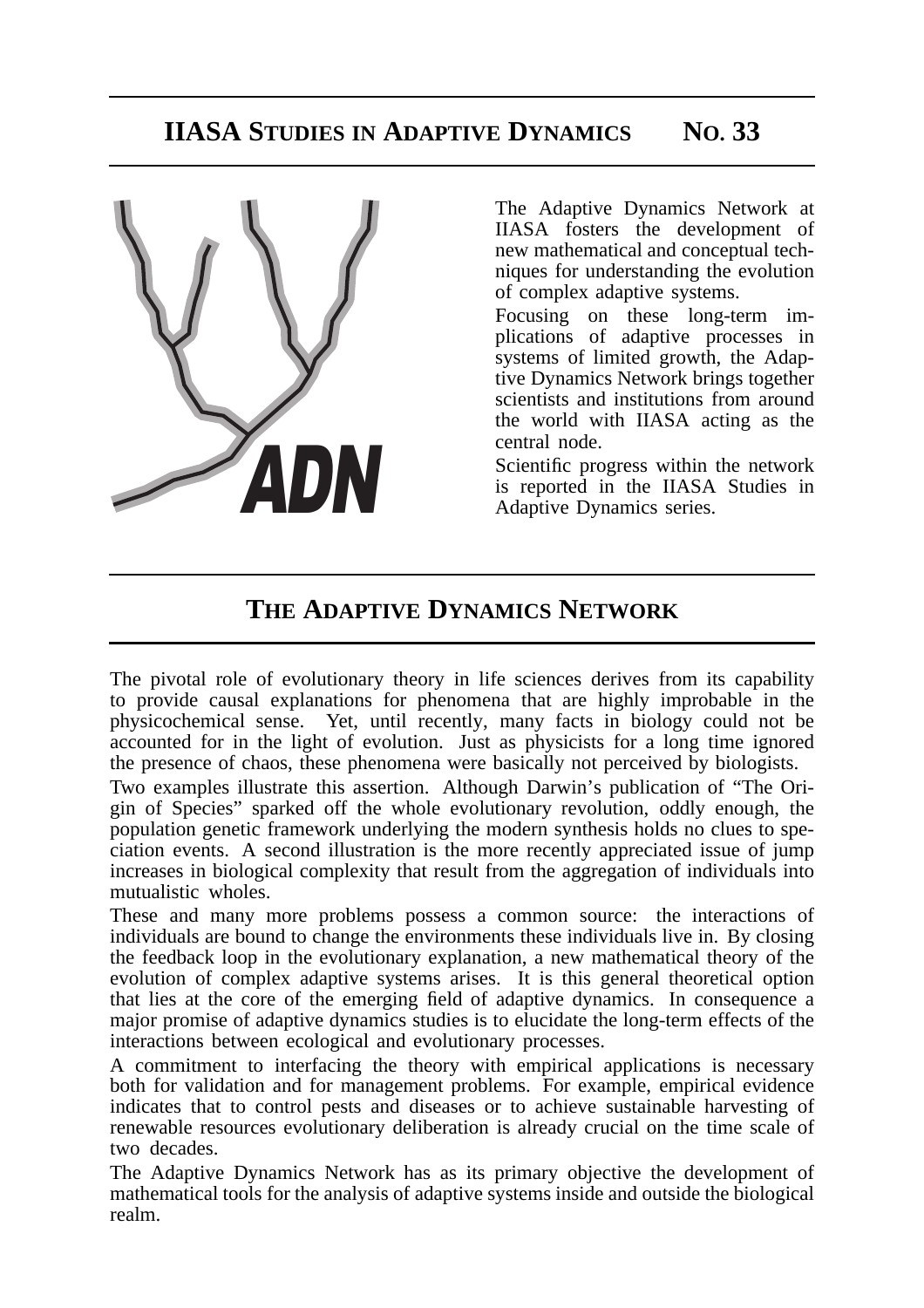# **IIASA STUDIES IN ADAPTIVE DYNAMICS**

No. 1 Metz JAJ, Geritz SAH, Meszéna G, Jacobs FJA, van Heerwaarden JS: *Adaptive Dynamics: A Geometrical Study of the Consequences of Nearly Faithful Reproduction.* IIASA Working Paper WP-95-099. van Strien SJ, Verduyn Lunel SM (eds.): Stochastic and Spatial Structures of Dynamical Systems, Proceedings of the Royal Dutch Academy of Science (KNAW Verhandelingen), North Holland, Amsterdam, pp. 183-231 (1996). No. 2 Dieckmann U, Law R: *The Dynamical Theory of Coevolution: A Derivation from Stochastic Ecological Processes.* IIASA Working Paper WP-96-001. Journal of Mathematical Biology (1996) 34, 579–612. No. 3 Dieckmann U, Marrow P, Law R: *Evolutionary Cycling of Predator-Prey Interactions: Population Dynamics and the Red Queen.* Journal of Theoretical Biology (1995) 176, 91–102. No. 4 Marrow P, Dieckmann U, Law R: *Evolutionary Dynamics of Predator-Prey Systems: An Ecological Perspective.* IIASA Working Paper WP-96-002. Journal of Mathematical Biology (1996) 34, 556–578. No. 5 Law R, Marrow P, Dieckmann U: *On Evolution under Asymmetric Competition.* IIASA Working Paper WP-96-003. Evolutionary Ecology (1997) 11, 485–501. No. 6 Metz JAJ, Mylius SD, Diekmann O: *When Does Evolution Optimise? On the Relation between Types of Density Dependence and Evolutionarily Stable Life History Parameters.* IIASA Working Paper WP-96-004. No. 7 Ferrière R, Gatto M: *Lyapunov Exponents and the Mathematics of Invasion in Oscillatory or Chaotic Populations.* Theoretical Population Biology (1995) 48, 126–171. No. 8 Ferrière R, Fox GA: *Chaos and Evolution.* Trends in Ecology and Evolution (1995) 10, 480–485. No. 9 Ferrière R, Michod RE: *The Evolution of Cooperation in Spatially Heterogeneous Populations.* IIASA Working Paper WP-96-029.

American Naturalist (1996) 147, 692–717.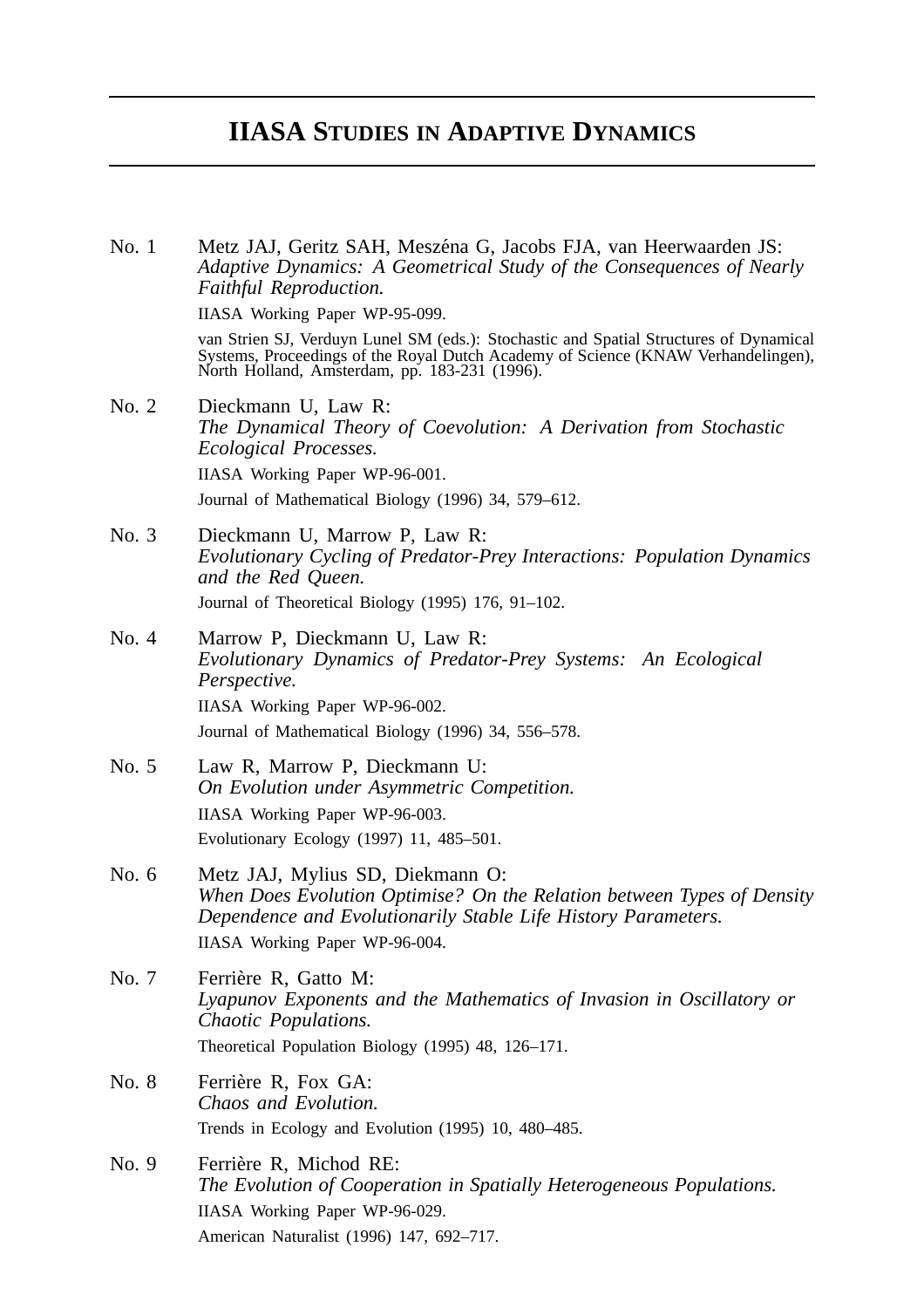- No. 10 Van Dooren TJM, Metz JAJ: *Delayed Maturation in Temporally Structured Populations with Non-Equilibrium Dynamics.* IIASA Working Paper WP-96-070. Journal of Evolutionary Biology (1998) 11, 41–62.
- No. 11 Geritz SAH, Metz JAJ, Kisdi E, Meszéna G: *The Dynamics of Adaptation and Evolutionary Branching.* IIASA Working Paper WP-96-077. Physical Review Letters (1997) 78, 2024–2027.
- No. 12 Geritz SAH, Kisdi E, Meszéna G, Metz JAJ: *Evolutionarily Singular Strategies and the Adaptive Growth and Branching of the Evolutionary Tree.* IIASA Working Paper WP-96-114. Evolutionary Ecology (1998) 12, 35–57.
- No. 13 Heino M, Metz JAJ, Kaitala V: *Evolution of Mixed Maturation Strategies in Semelparous Life-Histories: the Crucial Role of Dimensionality of Feedback Environment.*

IIASA Working Paper WP-96-126.

Philosophical Transactions of the Royal Society of London Series B (1997) 352, 1647–1655.

- No. 14 Dieckmann U: *Can Adaptive Dynamics Invade?* IIASA Working Paper WP-96-152. Trends in Ecology and Evolution (1997) 12, 128–131.
- No. 15 Meszéna G, Czibula I, Geritz SAH: *Adaptive Dynamics in a Two-Patch Environment: a Simple Model for Allopatric and Parapatric Speciation.* IIASA Interim Report IR-97-001. Journal of Biological Systems (1997) 5, 265–284.
- No. 16 Heino M, Metz JAJ, Kaitala V: *The Enigma of Frequency-Dependent Selection.* IIASA Interim Report IR-97-061. Trends in Ecology and Evolution (1998) in press.
- No. 17 Heino M: *Management of Evolving Fish Stocks.* IIASA Interim Report IR-97-062. Canadian Journal of Fisheries and Aquatic Sciences (1998) in press.
- No. 18 Heino M: *Evolution of Mixed Reproductive Strategies in Simple Life-History Models.* IIASA Interim Report IR-97-063.
- No. 19 Geritz SAH, van der Meijden E, Metz JAJ: *Evolutionary Dynamics of Seed Size and Seedling Competitive Ability.* IIASA Interim Report IR-97-071.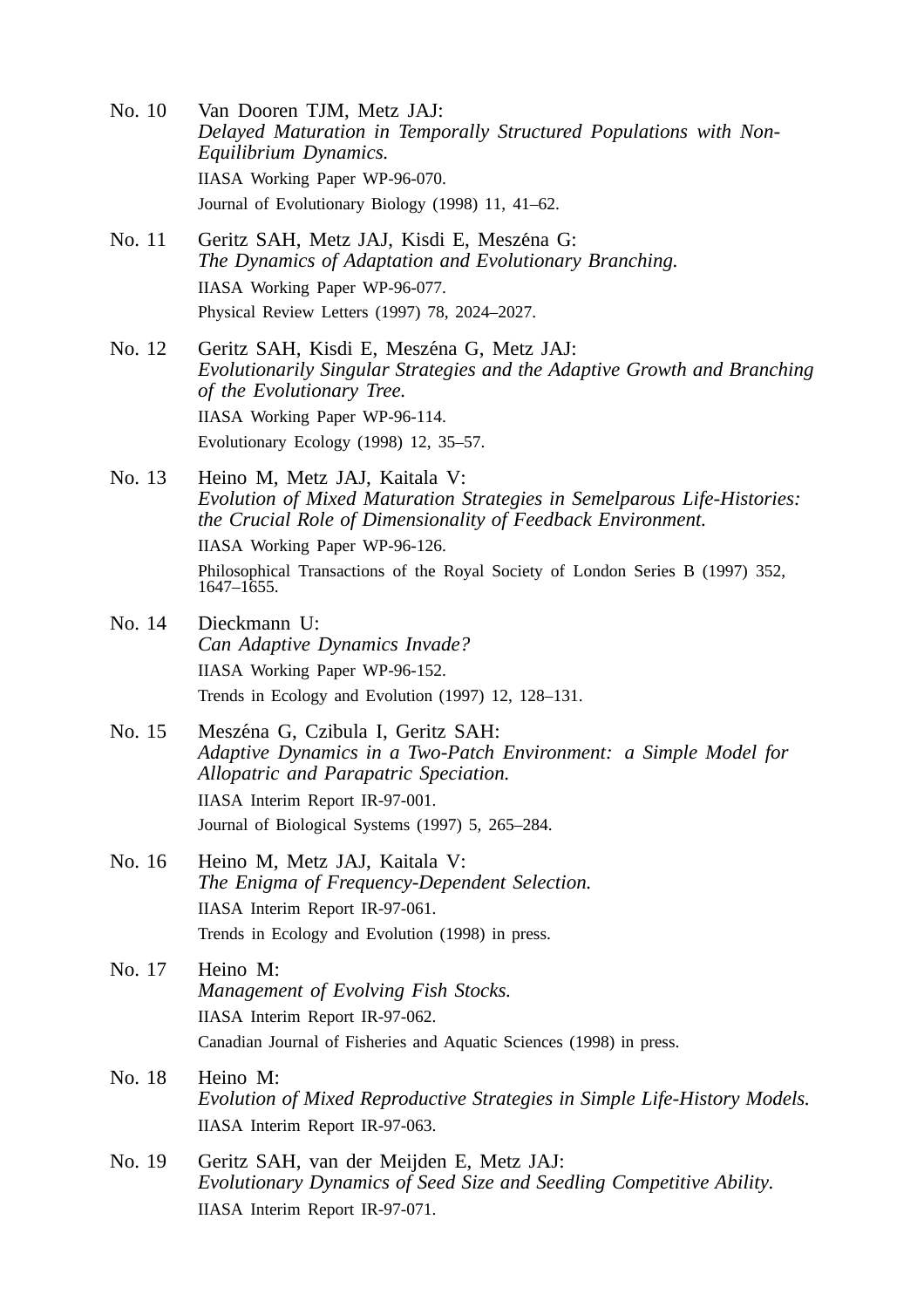- No. 20 Galis F, Metz JAJ: *Why are there so many Cichlid Species? On the Interplay of Speciation and Adaptive Radiation.* IIASA Interim Report IR-97-072. Trends in Ecology and Evolution (1998) 13, 1–2.
- No. 21 Boerlijst MC, Nowak MA, Sigmund K: *Equal Pay for all Prisoners. / The Logic of Contrition.* IIASA Interim Report IR-97-073. AMS Monthly (1997) 104, 303–307. Journal of Theoretical Biology (1997) 185, 281–294.
- No. 22 Law R, Dieckmann U: *Symbiosis without Mutualism and the Merger of Lineages in Evolution.* IIASA Interim Report IR-97-074. Proceedings of the Royal Society of London Series B (1998) 265, 1245–1253.
- No. 23 Klinkhamer PGL, de Jong TJ, Metz JAJ: *Sex and Size in Cosexual Plants.* IIASA Interim Report IR-97-078. Trends in Ecology and Evolution (1997) 12, 260–265.
- No. 24 Fontana W, Schuster P: *Shaping Space: The Possible and the Attainable in RNA Genotype-Phenotype Mapping.* IIASA Interim Report IR-98-004.
- No. 25 Kisdi E, Geritz SAH: *Adaptive Dynamics in Allele Space: Evolution of Genetic Polymorphism by Small Mutations in a Heterogeneous Environment.* IIASA Interim Report IR-98-038.
- No. 26 Fontana W, Schuster P: *Continuity in Evolution: On the Nature of Transitions.* IIASA Interim Report IR-98-039. Science (1998) 280, 1451–1455.
- No. 27 Nowak MA, Sigmund K: *Evolution of Indirect Reciprocity by Image Scoring. / The Dynamics of Indirect Reciprocity.* IIASA Interim Report IR-98-040. Nature (1998) 393, 573–577.
- No. 28 Kisdi E: *Evolutionary Branching Under Asymmetric Competition.* IIASA Interim Report IR-98-045.
- No. 29 Berger U: *Best Response Adaptation for Role Games.* IIASA Interim Report IR-98-086.
- No. 30 Van Dooren TJM: *The Evolutionary Ecology of Dominance-Recessivity* IIASA Interim Report IR-98-096.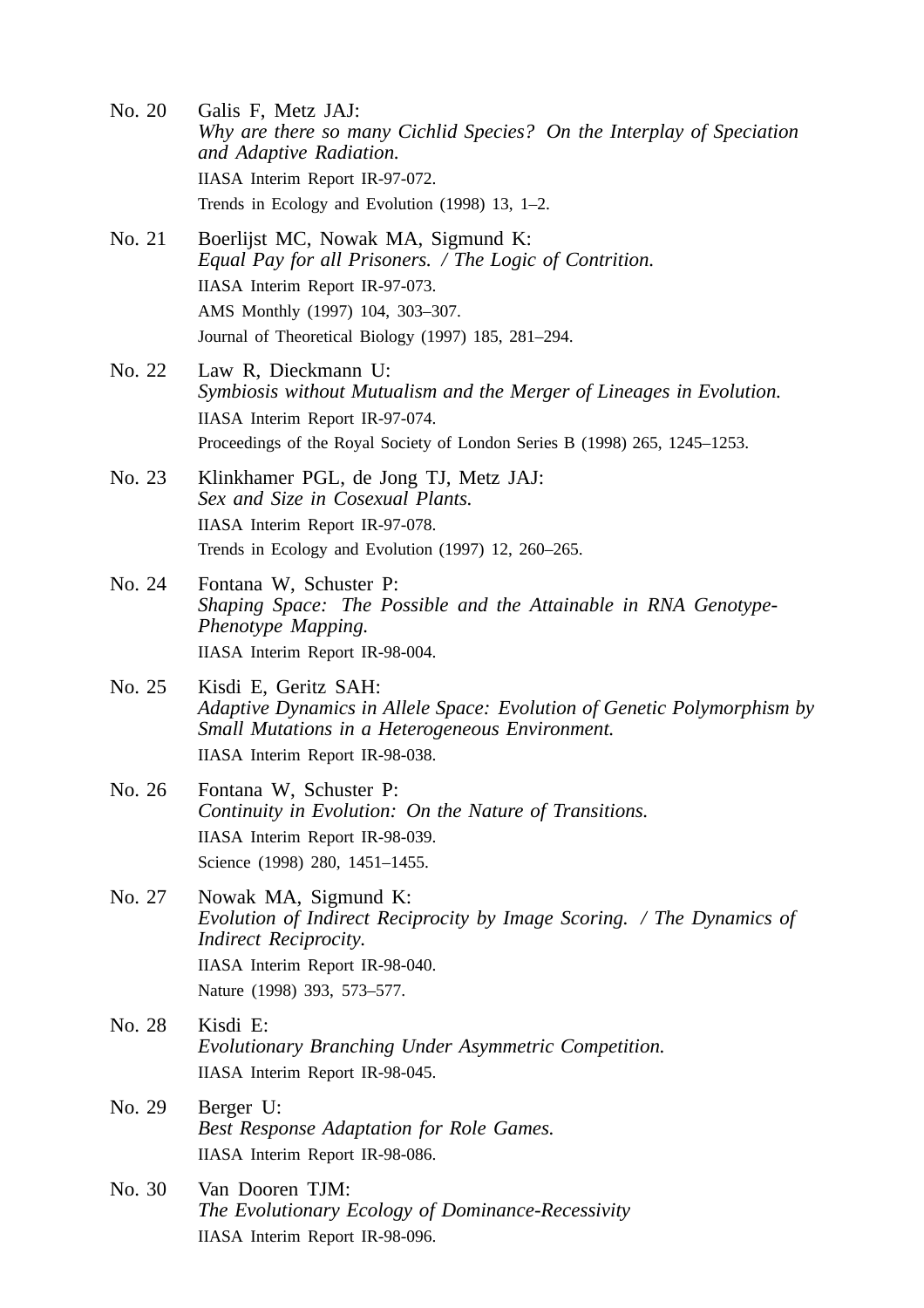- No. 31 Dieckmann U, O'Hara B, Weisser W: *The Evolutionary Ecology of Dispersal.* IIASA Interim Report IR-98-108. Trends in Ecology and Evolution (1999) in press.
- No. 32 Sigmund K: *Complex Adaptive Systems and the Evolution of Reciprocation.* IIASA Interim Report IR-98-100.
- No. 33 Posch M, Pichler A, Sigmund K: *The Efficiency of Adapting Aspiration Levels.* IIASA Interim Report IR-98-103.

Issues of the IIASA Studies in Adaptive Dynamics series can be obtained free of charge. Please contact:

Adaptive Dynamics Network International Institute for Applied Systems Analysis Schloßplatz 1 A–2361 Laxenburg Austria Telephone +43 2236 807, Telefax +43 2236 71313, E-Mail adn@iiasa.ac.at, Internet http://www.iiasa.ac.at/Research/ADN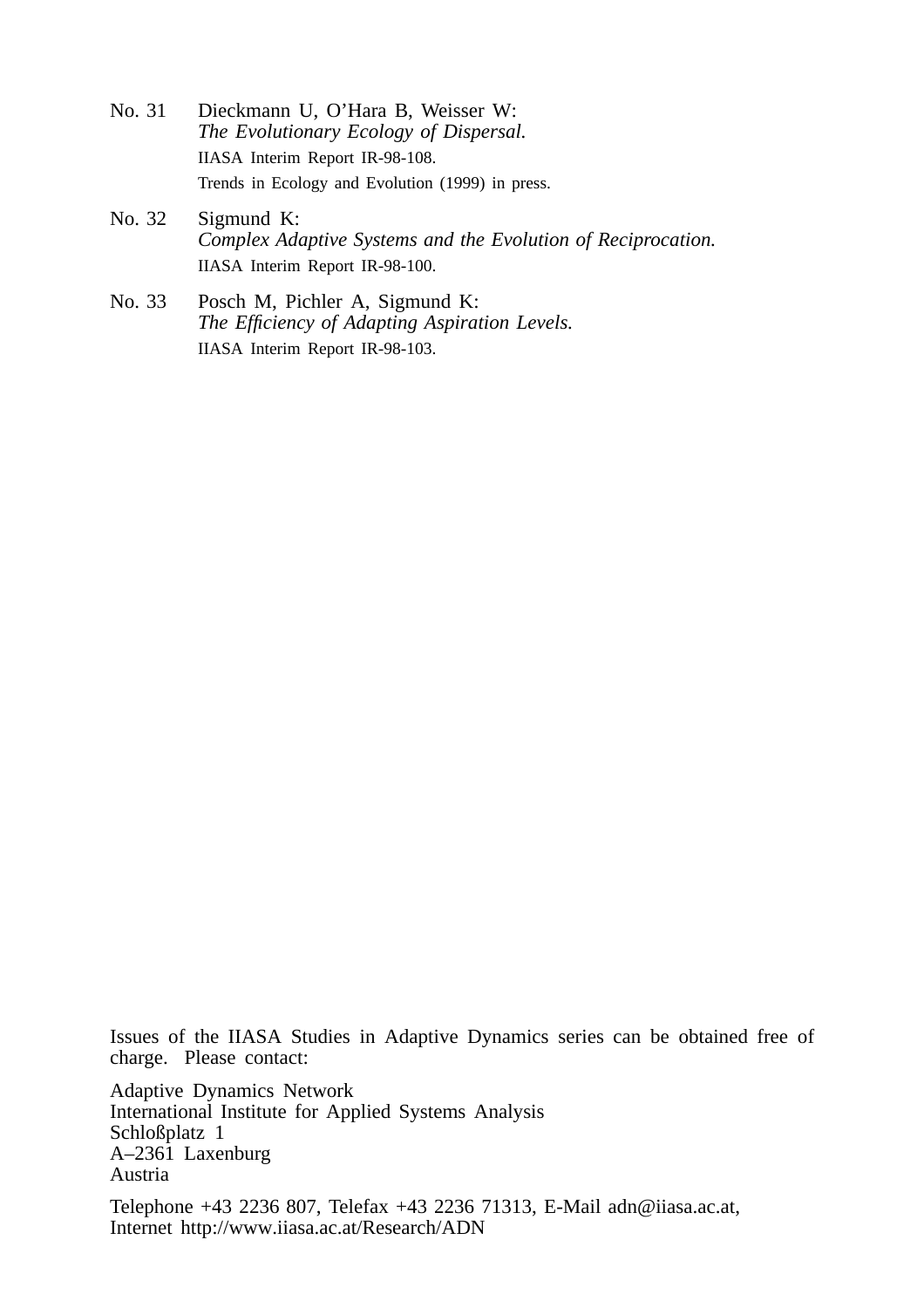# Contents

|   | 1 Introduction           |          |
|---|--------------------------|----------|
|   | 2 Games against Nature   | $\bf{2}$ |
|   | 3 $2 \times 2$ -games    | 3        |
|   | 4 The strategy YESTERDAY | 8        |
|   | 5 The strategy FARAWAY   | 10       |
| 6 | <b>Discussion</b>        | 13       |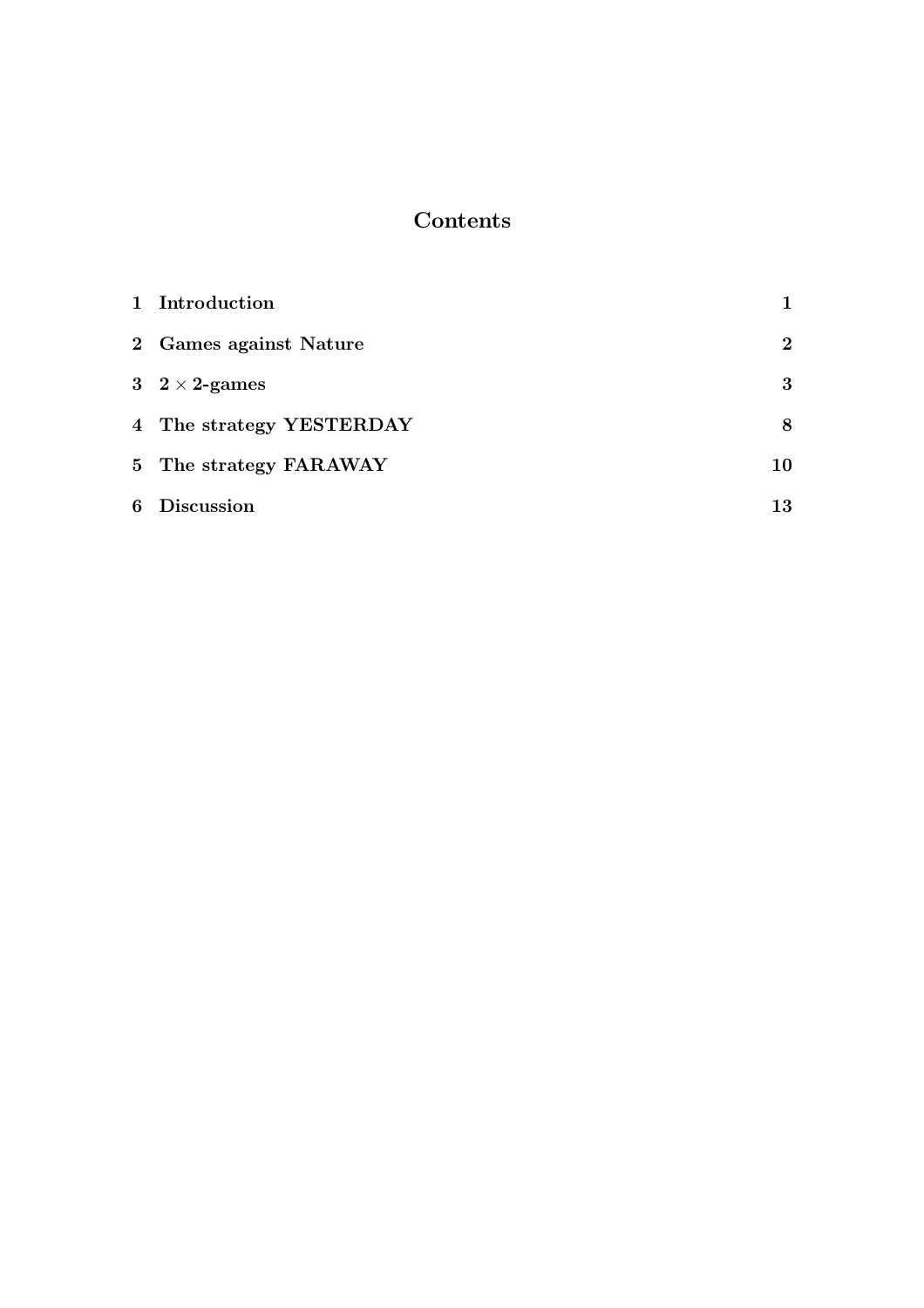#### Abstract

Win-stay, lose-shift strategies in repeated games are based on an aspiration level. A move is repeated if and only if the outcome, in the previous round, was satisficing in the sense that the payoff was at least as high as the aspiration level. We investigate the conditions under which adaptive mechanisms acting on the aspiration level (selection, for instance, or learning) can lead to an efficient outcome; in other words, when can satisficing become optimising? Analytic results for  $2 \times 2$ -games are presented. They suggest that in a large variety of social interactions, self-centered rules (based uniquely on one's own payoff) cannot suffice.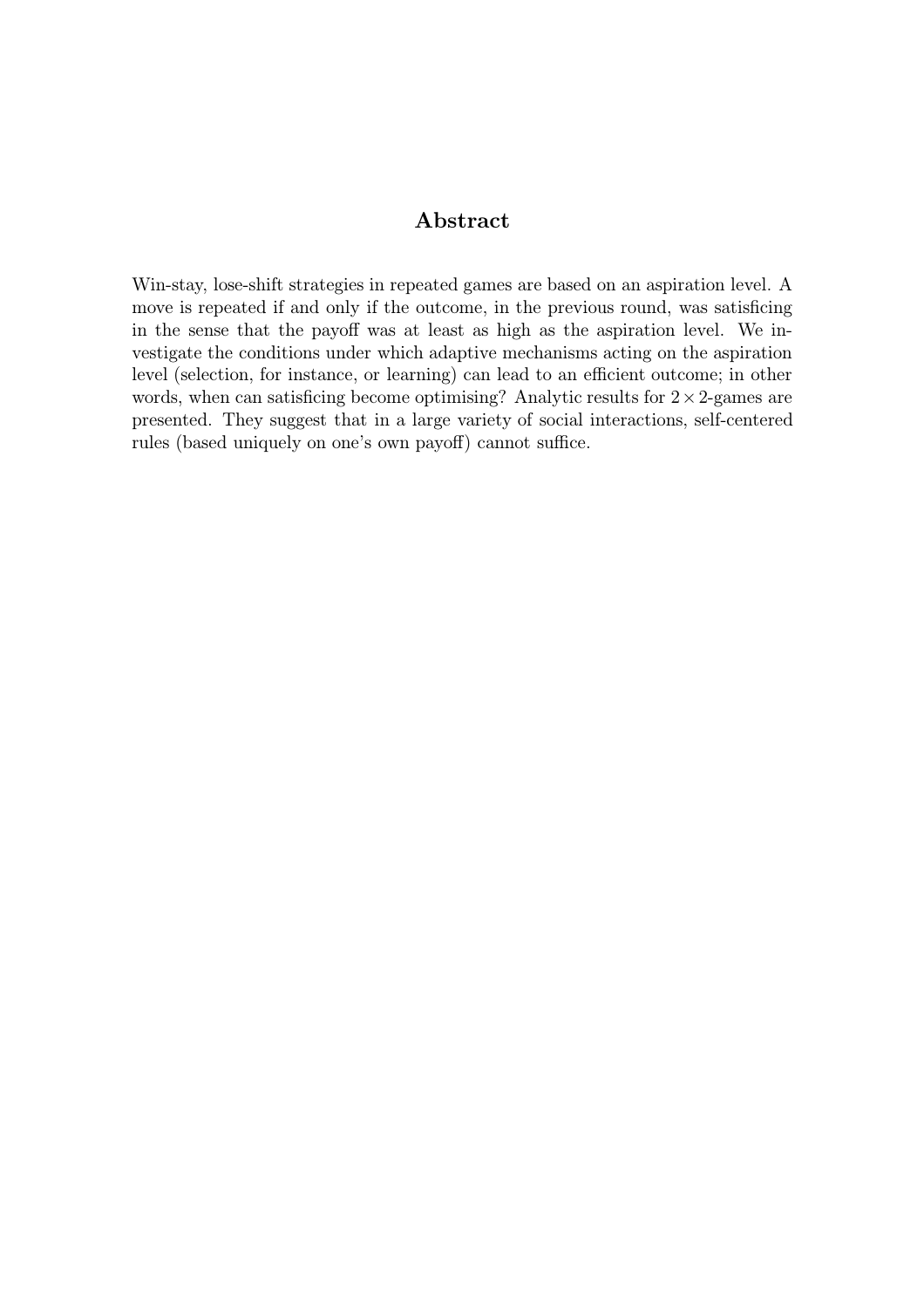#### About the Authors

Martin Posch Institut für Medizinische Statistik Schwarspanierstrasse 17 A-1090 Vienna, Austria

> Alexander Pichler Institut für Mathematik Universität Wien Strudlhofgasse 4 A-1090 Vienna, Austria

Karl Sigmund Institut für Mathematik Universität Wien Strudlhofgasse 4 A-1090 Vienna, Austria and Adaptive Dynamics Network International Institute for Applied Systems Analysis A-2361 Laxenburg, Austria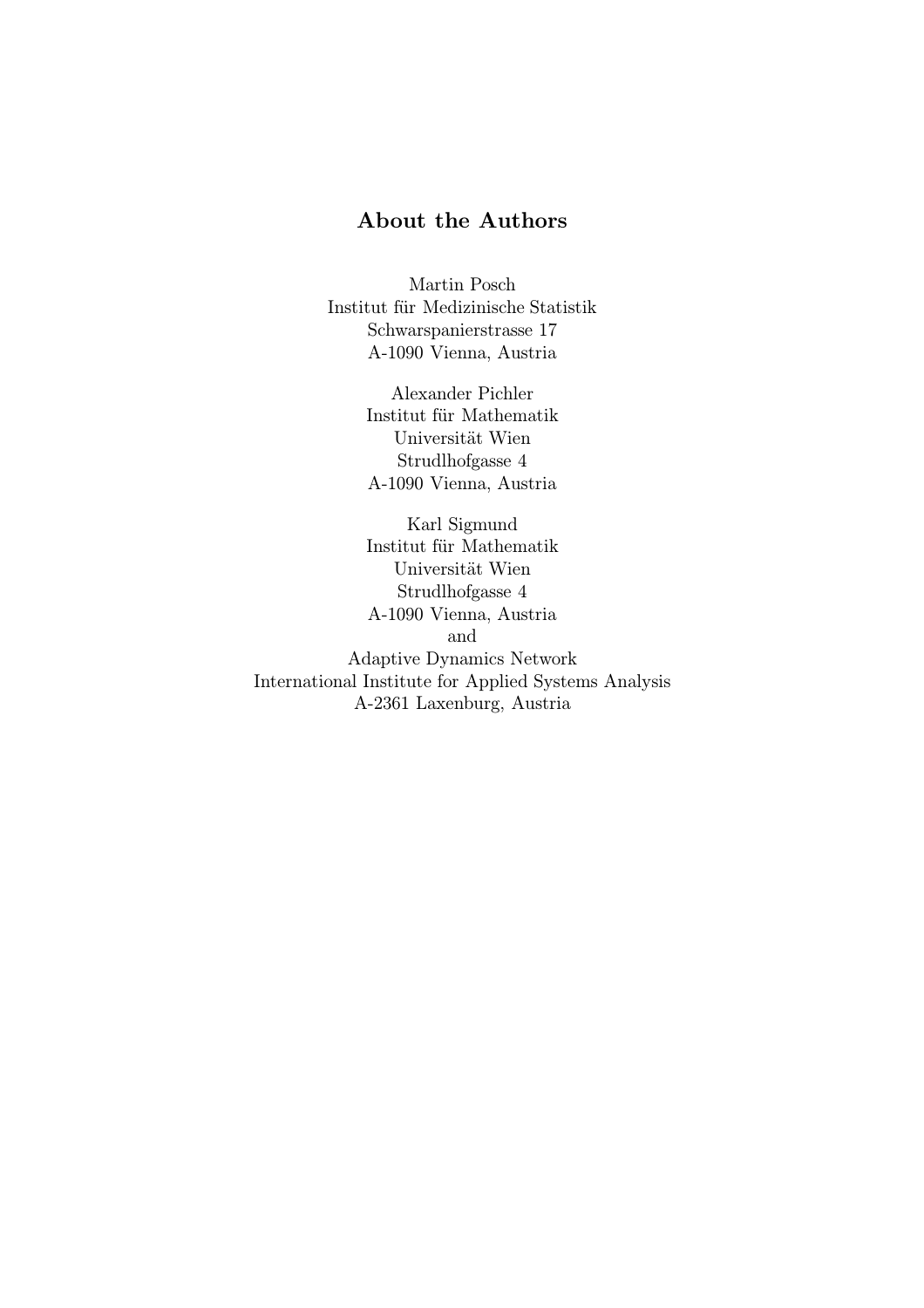### The Efficiency of Adapting Aspiration Levels

Martin Posch Alexander Pichler Karl Sigmund

## 1 Introduction

In a game theory without rationality (see Rapoport, 1984), players are not assumed to be able to fully understand the situation they are engaged in. Their moves are based on knee-jerk rules rather than on strategic analysis. Possibly the simplest of such rules is the win-stay, lose-shift principle, which consists in repeating an action if it proved successful, and in switching to another action if not. Suppose that we were playing a machine with two levers, one resulting in a positive, the other in a negative outcome. The win-stay, lose-shift principle would result in our repeating the action with the positive outcome; if we erroneously tried the wrong action, we would switch back, in the next round, to the right action. Many experiments have shown that such a behaviour, or some approximation of it, is widespread among human and animal actors. Interestingly, this crudest form of a learning rule works even in situations involving several agents, as in the so-called *minimal social situation* (Colman, 1995).

The win-stay, lose-shift principle was originally formulated by Thorndike (1911): Of several responses made to the same situation, those which are accompanied or closely followed by satisfaction are more firmly connected with the situation; those which are accompanied or closely followed by discomfort have their connection with

the situation weakened.

The wide range of validity of this principle was soon recognised (see, e.g., Hoppe, 1931, Rescorla and Wagner, 1972). In the hands of Herbert Simon, satisfactionseeking behaviour became a leading contender for explaining social and economic decision making (see Simon, 1955, 1957, 1962; Winter, 1971; Radner, 1975). A considerable amount of empirical evidence suggests that the behaviour of individuals and firms aims at *satisficing*, rather than optimising.

But when do we feel satisfied? In certain situations (as when foraging for food, or for sex) our body knows. In other situations, we have to find out. We may feel pleased if we pulled a lever which delivers one dollar, but not if we are told that the alternative would have delivered ten. In such a situation, we must learn what to aim for; whereas in the foraging case, our genome has done the learning already. Natural selection operating in a population, or a learning rule based on individual trial and error, can cause an adaptation of the aspiration level.

It is easy to see how selection, or learning rules, lead to an optimal aspiration level when playing *against nature*. We are interested in exploring how adaptation works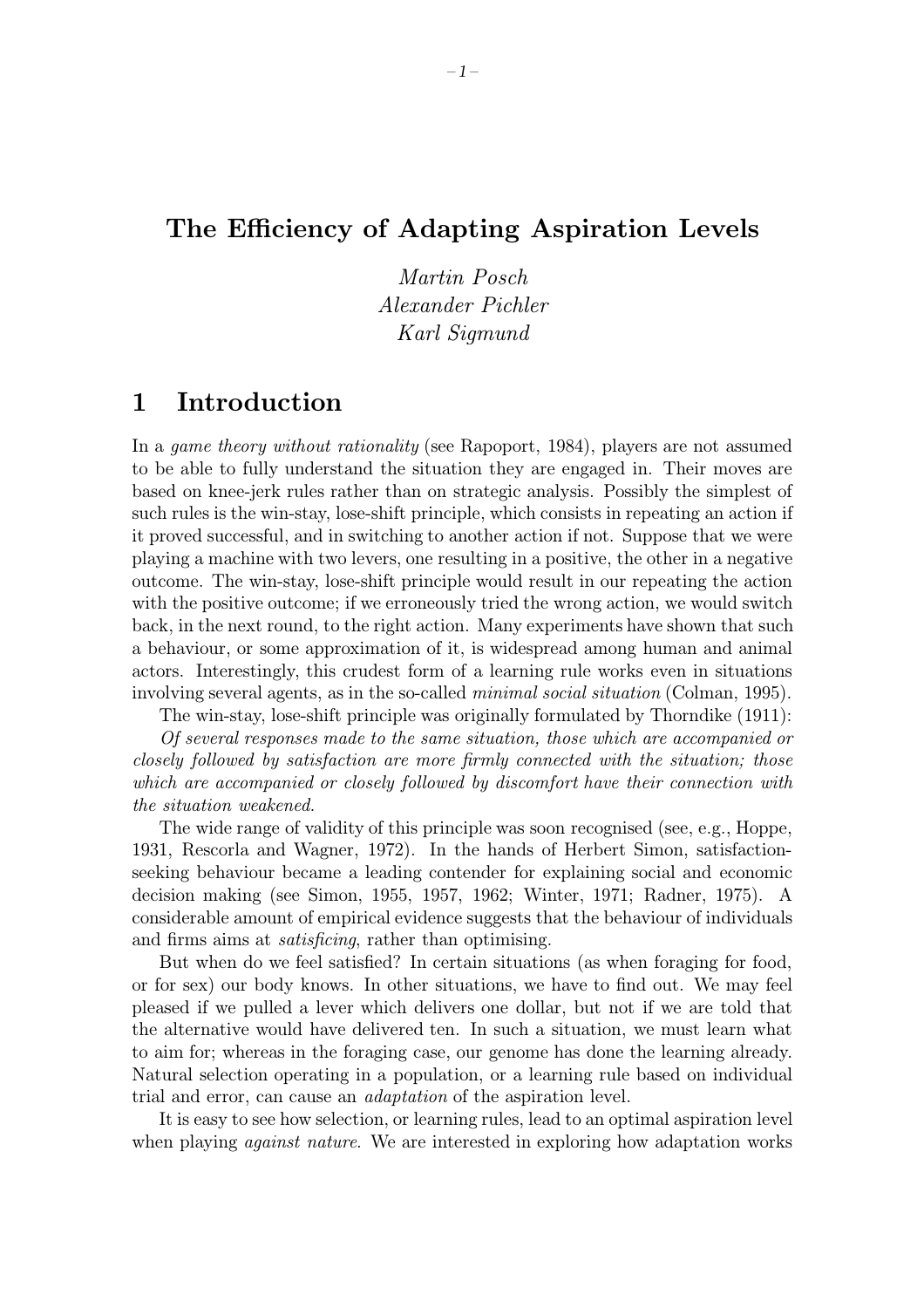when playing *against other players*. In the repeated Prisoner's Dilemma game, for instance, a strategy called PAVLOV does very well (see Kelley et al, 1962, Colman, 1995, Kraines and Kraines, 1988, and Nowak and Sigmund, 1993). PAVLOV is a win-stay, lose-shift rule with an aspiration level lying somewhere between the two highest and the two lowest payoffs. Is there any reason to assume that selection, or learning, will adapt the aspiration level precisely to this interval? And how would such adaptive mechanisms fare in other games? We will assume that our players are 'blind robots' without any knowledge of the structure of the iterated game, except that they have two options. They need not even be aware of the existence of another player. Their only information is the payoff which they obtain in each round.

In section 2, we shall briefly discuss some mechanisms for adapting the aspiration level, studying first the action of selection, and then two particularly simple learning rules, which are extremal cases of convex updating of the aspiration level, called YESTERDAY and FARAWAY. In sections 3 to 5, we turn to the simplest games, symmetric games between two players having two strategies each. We examine whether adaptive mechanisms lead to an efficient outcome for such  $2 \times 2$  games. This is one aspect of a larger question, namely: when is satisficing optimising?

In this paper, our approach will be based on analytic methods. We restrict our attention to deterministic win-stay, lose-shift strategies based on switching to the alternative option if and only if the payoff from the previous round falls below the aspiration level. (In Thorndike's formulation, win-stay, lose-shift is a stochastic rule: the difference between aspiration level and actual payoff only affects the *propensity* to switch.) For a simulation-based exploration of win-stay, lose-shift strategies with longer memory sizes we refer to Posch (1998).

#### 2 Games against Nature

Consider a two-armed bandit. Pulling one lever yields payoff R, pulling the other P, with  $P < R$ . Let a be the aspiration level of a player. The player will repeat the former action if the payoff was at least a, and switch to the other action otherwise. With some probability  $\epsilon > 0$  this action is misimplemented. For simplicity, we shall only consider the limiting case  $\epsilon \to 0$ . We assume that the game consists of a large number of rounds, and that the payoff for the repeated game is given by the limitin-the-mean (l.i.m.) of the payoff per round (i.e.  $\lim(p_1 + ... + p_N)/N$  for  $N \to \infty$ , where  $p_n$  is the payoff in round n). If  $a > R$ , the player will switch after every round, and obtain as l.i.m. payoff  $(R + P)/2$ . If  $a \leq P$ , the player will always be satisfied, switch only by mistake, and then repeat the new action till the next mistake occurs. Again the l.i.m. payoff is  $(R + P)/2$ . For  $P < a \leq R$ , the player will always pull the  $R$ -lever, except by mistake; after an erroneous  $P$ , the player will switch back to R. The l.i.m. payoff is  $R$ .

How does selection act on the frequencies  $x_1, x_2$  and  $x_3$  of the three strategies corresponding to the intervals  $]-\infty, P$ ,  $[P, R]$  and  $|R, +\infty[$  of possible aspiration levels? We shall assume that payoff is converted into reproductive fitness, and that like begets like. This yields the replicator equation

$$
\dot{x}_i = x_i(f_i - \bar{f})\tag{1}
$$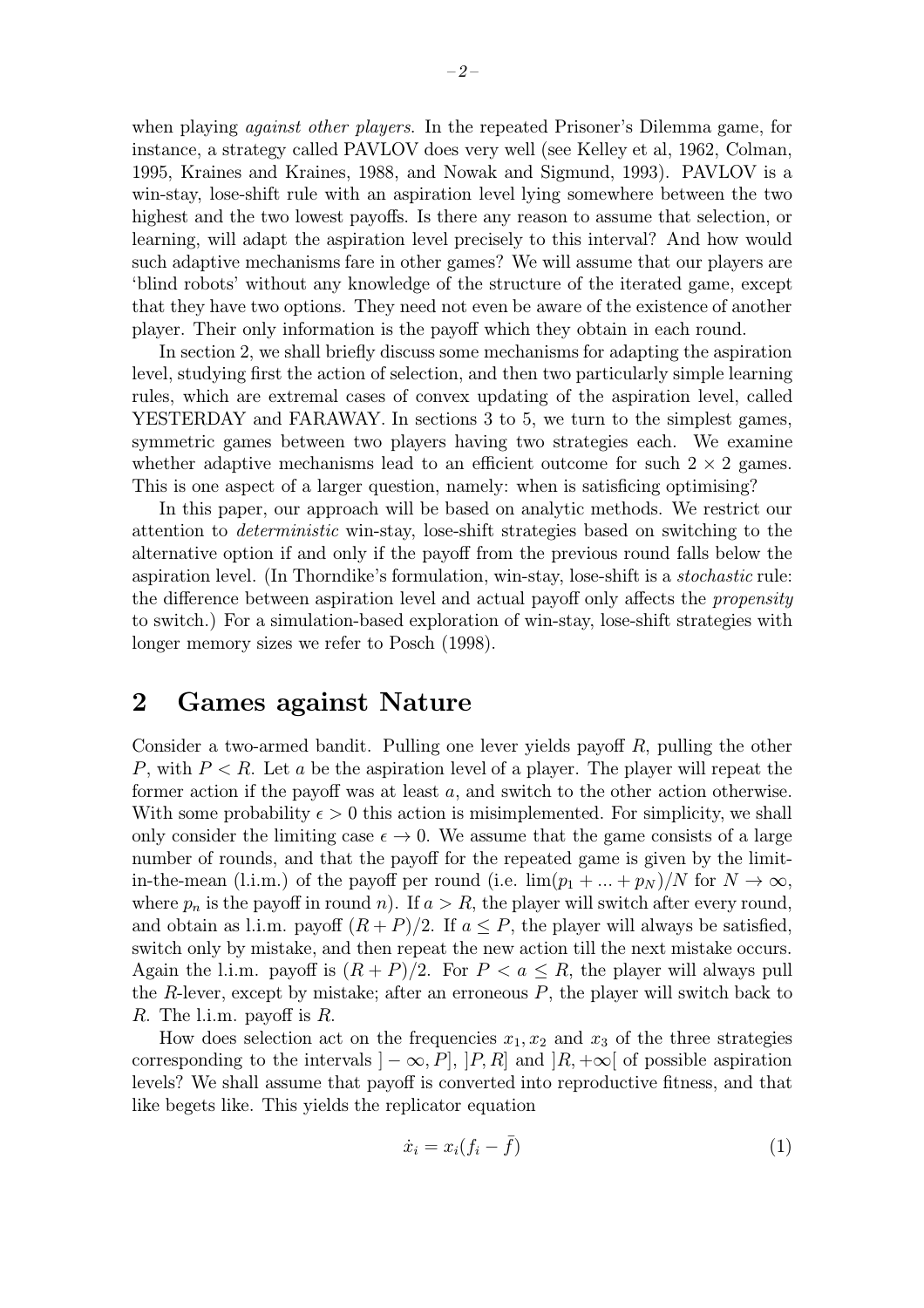where  $f_i$  is the l.i.m. payoff for strategy i and  $\bar{f} = \sum x_k f_k$  is the average l.i.m. payoff in the population (see Hofbauer and Sigmund, 1998). The dynamics on the corresponding unit simplex  $S_3$  leads to the extinction of the 'wrong' aspiration levels:  $x_2$  converges to 1. In this sense, selection yields an aspiration level a in  $[P, R]$ .

What about learning? Conceivably the simplest way in which experience can affect a player's aspiration level consists in *convex updating*, by taking into account the payoff obtained in the previous round. More precisely, if  $a_n$  is the aspiration level and  $p_n$  the payoff in the n-th round, then  $a_n = (1 - \alpha)a_{n-1} + \alpha p_{n-1}$  for some fixed  $\alpha \in ]0,1[$ . If the aspiration level is initially higher than R, then the player will restlessly switch between the two possible actions, and  $a_n$  will steadily decrease until it is lower than R. If, on the other hand,  $a_n$  is lower than P, then the player will repeat the previous action. If this action happens to yield  $R$ , the aspiration level will soon be between R and P. If the action yields P, then  $a_n$  approaches P from below. A mistake in implementation will eventually bring it into the 'right' interval. Once there, it will converge towards  $R$  from below. An eventual mistake in implementation happening now will not cause  $a_n$  to leave the interval  $[P, R]$  and will immediately be corrected.

When players play each other (rather than a two-armed bandit), convex updating can lead to complex outcomes. We shall therefore restrict attention to two updating rules which represent two instructive extremal cases. With YESTERDAY,  $\alpha = 1$ i.e.  $a_n$  is just  $p_{n-1}$ , the payoff obtained in round  $n-1$ . Even if a player starts with the  $P$ -lever, the first mistake will lead to the  $R$ -lever. The player then stays with this option: any further mistake will immediately be corrected.

FARAWAY is the opposite case, in some sense. Of course  $\alpha = 0$  means no updating at all, which is uninteresting. Instead of this, we shall assume that the aspiration level is slowly, but continuously modified towards the long-run average. This means that if the aspiration level is in  $] - \infty, P]$  or  $[R, +\infty]$ , it steadily inches towards  $(R + P)/2$  and eventually enters the interval  $[P, R]$ . Once there, it converges towards R. The direction of change defines a dynamics leading asymptotically towards R, which is just 'right.

#### $3 \quad 2 \times 2$ -games

The simplest non-trivial games involve two players with two options each, which we call  $C$  and  $D$ . We shall assume that the game is symmetric, i.e. that the two players are interchangeable. The payoff matrix is

$$
\left(\begin{array}{cc} R & S \\ T & P \end{array}\right) \tag{2}
$$

i.e. R is the payoff for using  $C$  against a player also using  $C$ , S for using  $C$  against D etc. We consider only the generic situation where the four payoff values are pairwise distinct. There are then 12 different rank orderings. They correspond to very different strategic situations, see for example Rapoport et al (1976), Binmore (1992) or Colman (1995). It is no restriction of generality to assume  $R > P$  (if this does not hold, we just interchange  $C$  and  $D$ ) and to normalise the values such that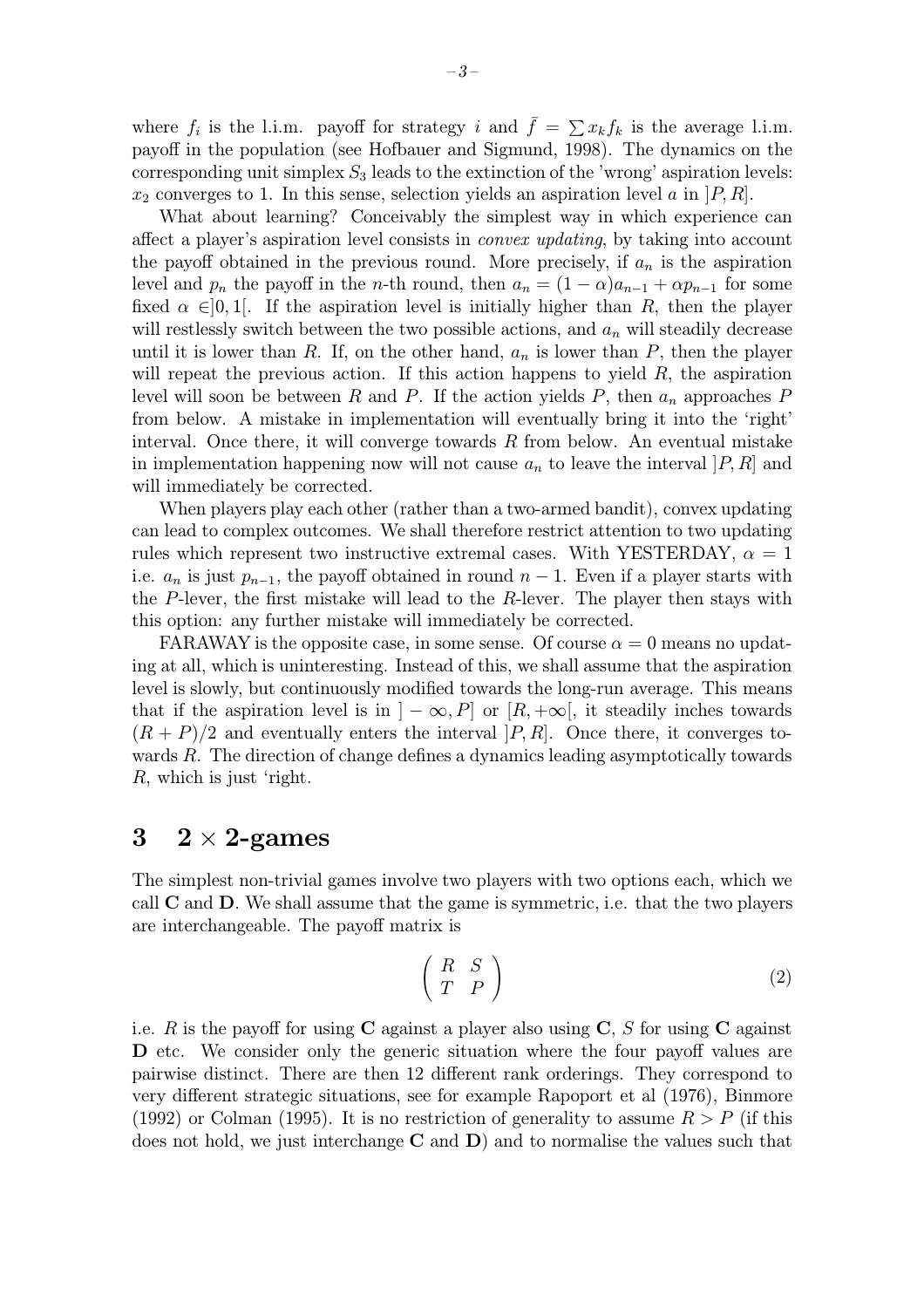

Figure 1: A partitioning of the  $(S, T)$ -plane which displays the 12 symmetric  $2 \times 2$ games.

 $R = 1$  and  $P = 0$ . Each game, then, corresponds to a point in the  $(S, T)$ -plane, and the 12 rank orderings correspond to 12 planar regions, see Fig.1.

For the Prisoner's Dilemma, for instance, we have  $T > 1$  and  $S < 0$ , for the Chicken game (also known as Hawk-Dove)  $T > 1 > S > 0$  etc. For the issue of equilibrium selection in such games, we refer to Harsanyi and Selten (1988), van Damme (1991) and Samuelson (1997). In the games 1 and 5, 6, 7, 11, 12, both players have a dominant strategy (which yields a higher payoff than the alternative, irrespective of the other player's choice); the games 6, 7, 8, 9, 10, 11 are common interest games (the best outcome for one player is also best for the other – namely  $R$ ; and the union of these games, i.e. all except 2, 3 and 4, are Stackelbergsoluble. (The Stackelberg solution is the strategy which optimises the payoff under the assumption that the reply is optimal from the co-player's view. The game is Stackelberg-soluble if, when both players adopt their Stackelberg solution, none can do better by deviating unilaterally, see Colman and Stirk, 1998).

The four payoff values divide the real line into 5 intervals. All aspiration levels in the same interval define the same win-stay, lose-shift strategy. The two unbounded intervals correspond to strategies which are unaffected by the co-player. They consist in switching to the other option in every round (this will be called NO SATISFAC-TION), or in sticking with one option until a mistake leads to the alternative (this is called LET IT BE). The three bounded intervals correspond (in ascending order) to aspiration levels which are modest, balanced, or ambitious. For both the Prisoner's Dilemma and the Chicken game, for instance, a balanced aspiration level lies in [0, 1[ and corresponds to the strategy PAVLOV. This strategy consists in playing  $C$  if and only if the co-player used the same option, in the previous round, as one did oneself.

We may describe each strategy based on the outcome of the previous round by a quadruple  $(p_R, p_S, p_T, p_P)$  where  $p_k$  is the probability of using C after having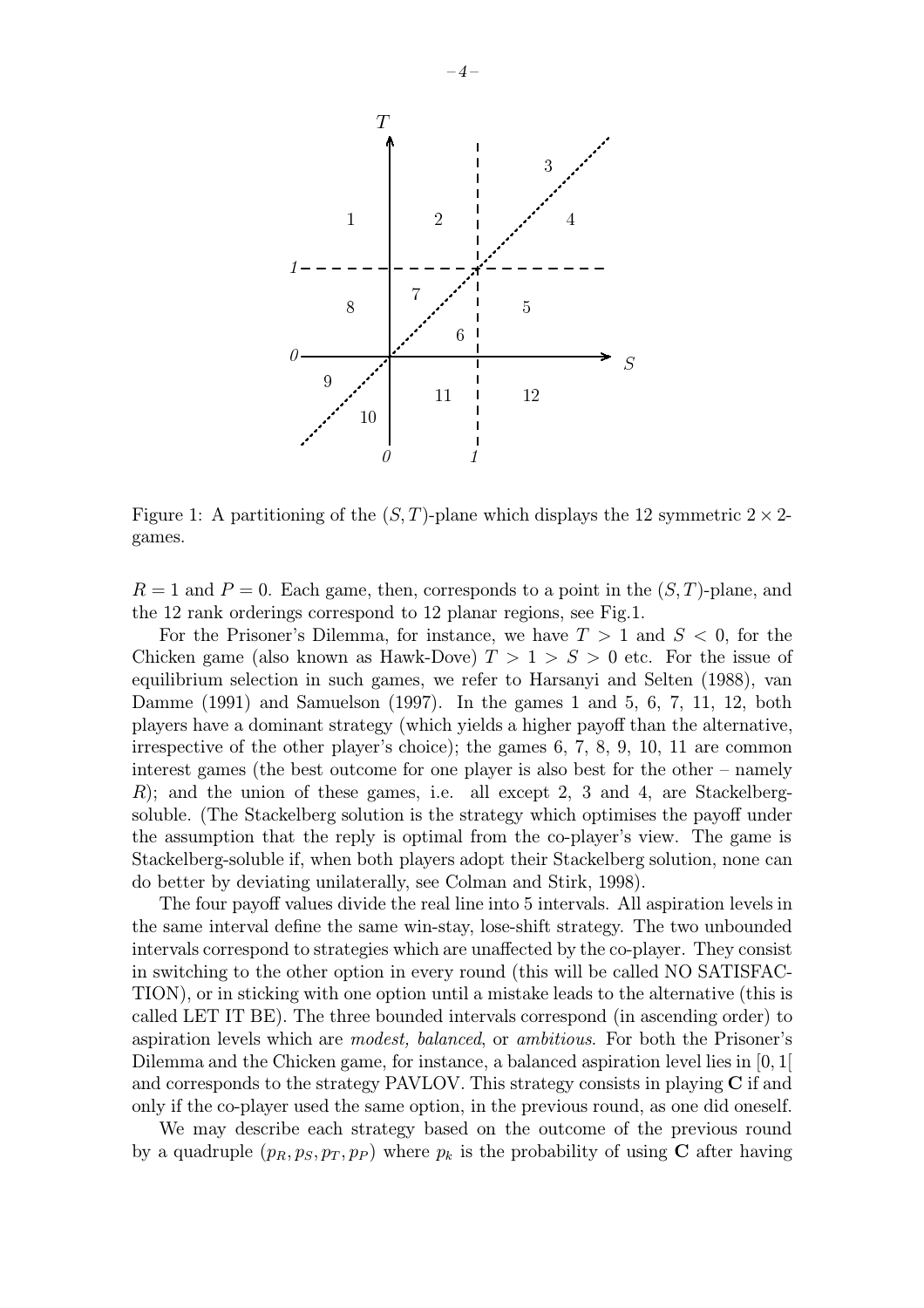experienced in the previous round outcome  $k \in \{R, S, T, P\}$ . Since we consider only deterministic win-stay, lose-shift rules, the  $p_k$  are either 0 or 1. Thus PAVLOV, for instance, is  $(1, 0, 0, 1)$ . In Fig. 2 we display for each game the ambitious, balanced or modest strategies. We note that in crossing a frontier line, exactly one strategy is modified, each time by altering two of its digits  $p_k$ .

We now assume that there is a small probability  $\epsilon$  to mis-implement a move, so that PAVLOV, for instance, becomes  $(1 - \epsilon, \epsilon, \epsilon, 1 - \epsilon)$ . The initial move, then, has no influence on the long-term outcome of the game. In (Nowak et al, 1995) one can find the l.i.m. payoff obtained by using one strategy against a player using another, for the limiting case  $\epsilon \to 0$ . A player using PAVLOV obtains, for instance,  $(R + S + P)/3$  against a player using the BULLY strategy  $(0, 0, 0, 1)$ , resp. payoff R against another PAVLOV player (with our normalisation, this becomes  $(1+S)/3$ resp. 1).

An outcome is Pareto-optimal if no other choice of strategies can lead to an improvement (i.e. a higher l.i.m. payoff) for both players. It is easy to see that the average for the two players is then the maximum of R and  $(T + S)/2$ , i.e.  $\max\{(1,(T+S)/2)\}\.$  In Fig. 6a we describe when some win-stay, lose-shift strategy is efficient, i.e. leads to a Pareto-optimal outcome, if all players adopt it. We note that the ambitious strategy is never efficient.

For any given game, one can set up the replicator equation (1) describing the dynamics of the frequencies  $x_a, x_b$  and  $x_m$  of the ambitious, balanced or modest strategies under natural selection. The analysis of this equation is straightforward, but somewhat laborious, since most of the twelve types of game give rise, depending on the parameters  $S$  and  $T$ , to several different long-term behaviours (see Pichler, 1998, based on Bomze, 1995). We add that no attractor can be invaded by the winstay, lose-shift strategies NO SATISFACTION  $(0, 0, 1, 1)$  or LET IT BE  $(1, 1, 0, 0)$ .

We do not describe all 37 cases, but concentrate on the following issues: (a) which aspiration levels get selected? and (b) when is the outcome efficient?

Concerning (a), the three aspiration intervals never coexist. At least one is always eliminated. Two intervals can, in some instances, stably coexist, in the sense that the dynamics lead to a bimorphic population, part of which use one and part another interval, with well-defined frequencies of the two types. In most cases, the attractor consists of one type only. In Fig.3 a-c, we have shaded in black the areas where an aspiration range is stably adopted by the whole population, and in grey the areas where it is part of a bimorphism (a stable mixture where a fraction of the population adopts it). We note that bistable situations (where the initial condition influences the outcome) are not rare.

Concerning (b), we refer to Fig. 6b. We denote in black the area in the  $(S, T)$ plane where selection always leads to a Pareto optimal outcome, and in grey the zone where some initial conditions  $(x_a, x_b, x_m) \in S_3$  lead to Pareto-optimality and others do not. We note that only for a part of the games of type 1, an unstable efficient outcome exists.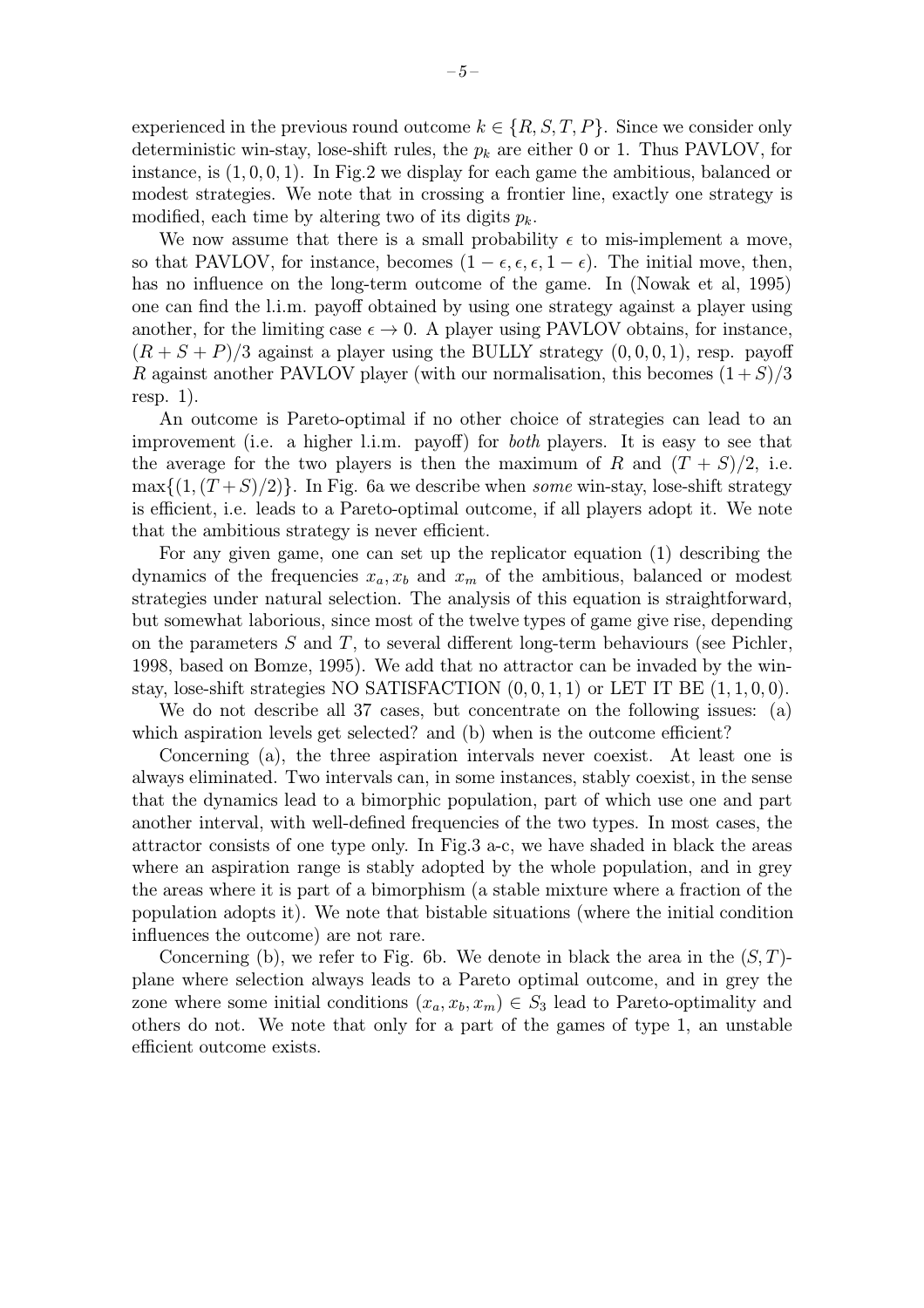

Figure 2: A description of the (a) ambitious, (b) balanced, (m) modest win-stay, lose-shift strategies corresponding to the different  $2 \times 2$  games. The figure displays the corresponding  $(p_R, p_S, p_T, p_P)$ -coding (see text), and the l.i.m. payoff for a player using this strategy against a player using the same strategy.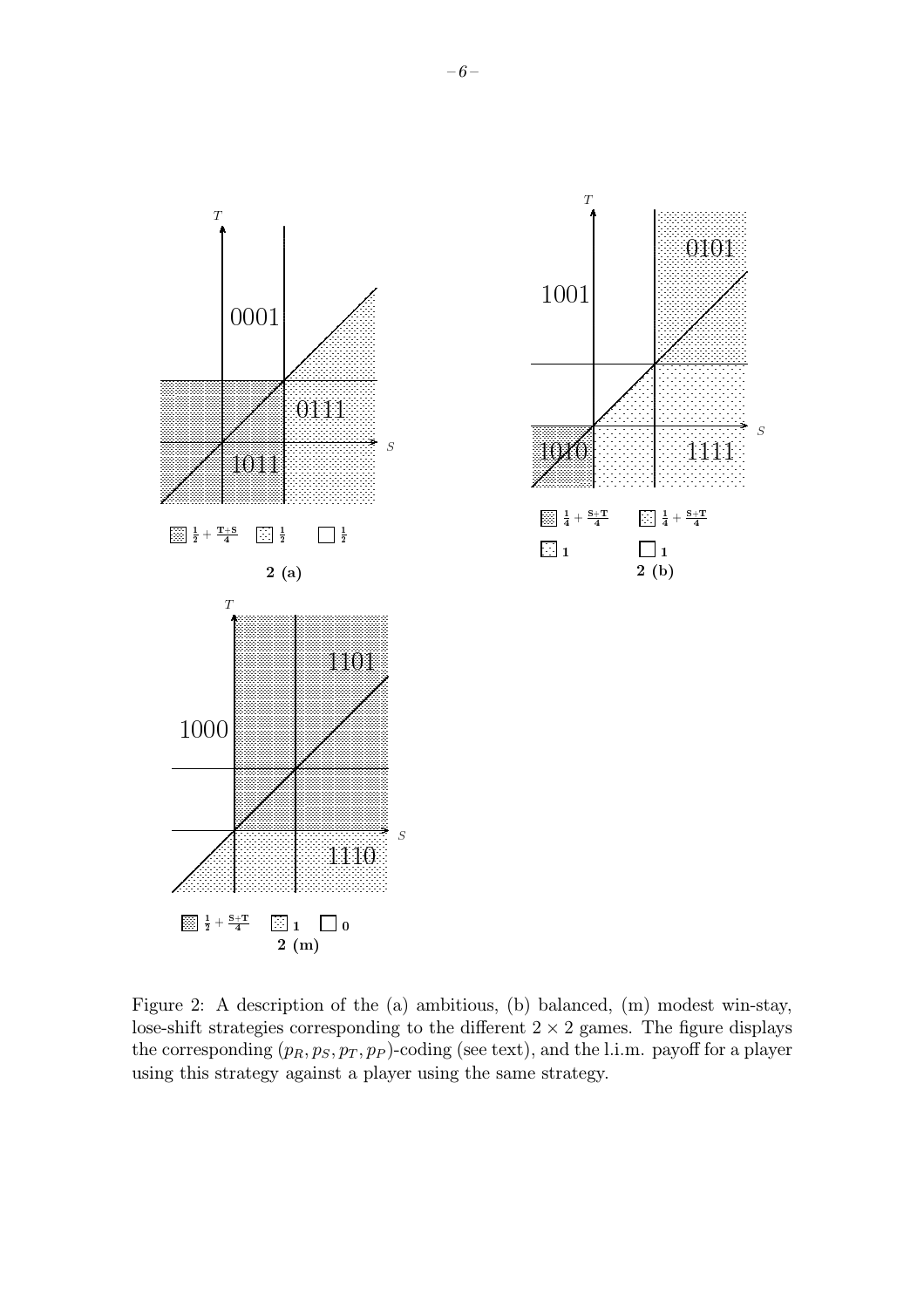

 $3(m)$ 

Figure 3: When does selection among the different win-stay, lose-shift strategies lead to the (a) ambitious (b) balanced or (m) modest strategy? The dark shading describes the  $(S, T)$ -region where a monomorphic population using this strategy can emerge, and the light grey describes that region where selection leads to a stable bimorphic population, with a well-defined fraction using this strategy. In the dark grey region (cases 11 and 12 for b and 3c), selection leads to a mixed population in which both the balanced and the modest strategies coexist in a mixture which depends on the initial condition.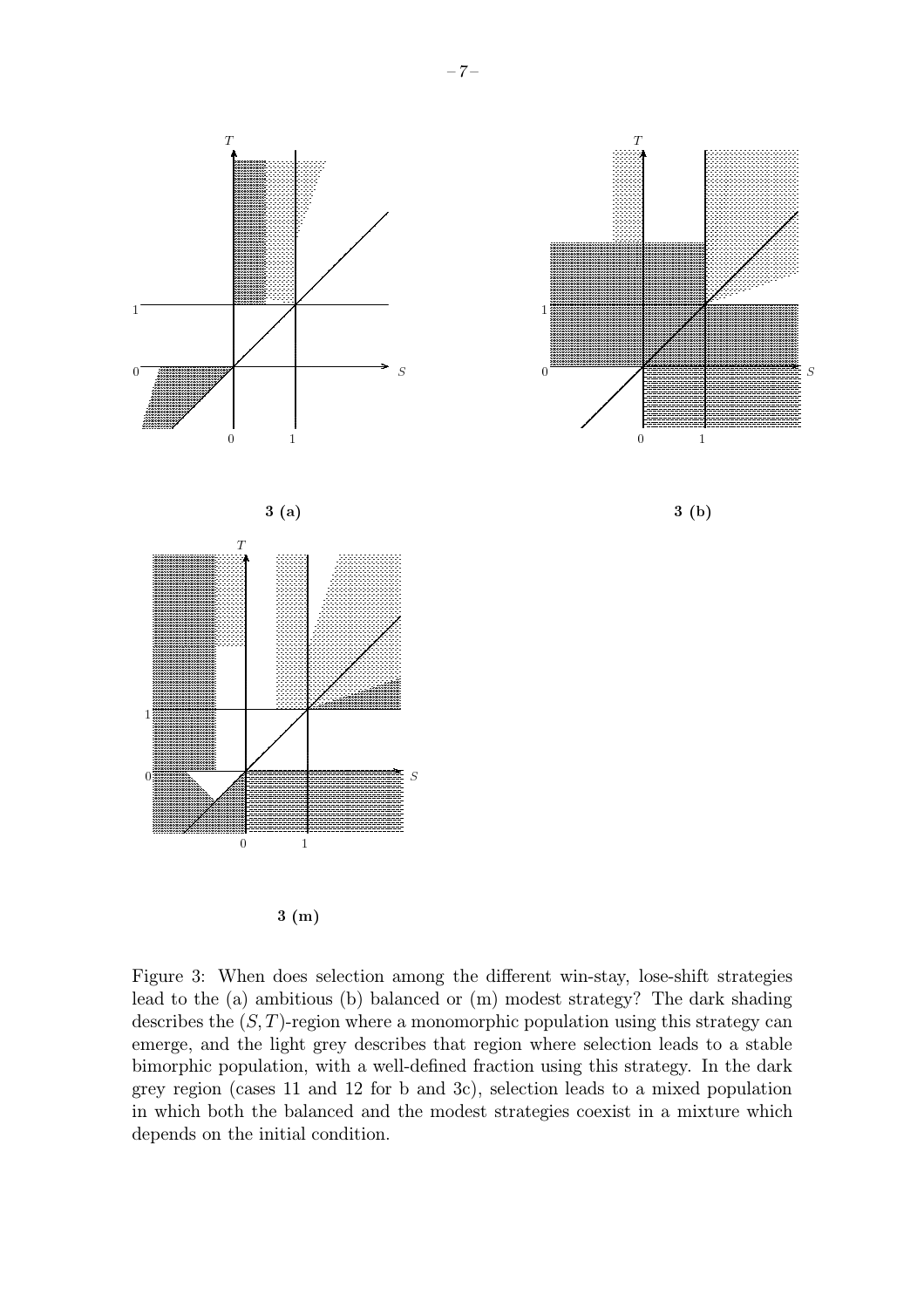### 4 The strategy YESTERDAY

YESTERDAY repeats the previous move if and only if it obtained a payoff at least as good as in the round before. Let us compute the average payoff between two YESTERDAY players. As soon as the initial condition, i.e. the transition from the first round to the next, is given (for instance  $T \to T$  or  $T \to R$ ) all further transitions are specified. Obviously, players experiencing the same outcome in two consecutive moves (for instance  $T \to T$ ) will not shift to another move (except by mistake, but we shall ignore this for the moment). This yields four stationary states, namely  $r: R \to R \to R \to \dots$ , and similarly s, t and p. Furthermore, since  $P < R$ by convention, the transition  $P \to R$  and  $R \to P$  must be followed by the stationary state r. The other transitions depend on the rank ordering of the payoff values.

Let us consider this for the Chicken game (number 2 in our notation). Fig. 4a shows how the game develops. For any initial condition, one of the four stationary states  $r, s, t$  or  $p$  are reached.

We allow now for misimplementing a move with a small probability  $\epsilon$ . In the stationary state r, for instance, one of the players can mistakenly play  $\bf{D}$  instead of C (we assume that both players are equally likely to get their next move wrong, and we neglect the possibility that both players make a mistake in the same round, an event occuring with probability  $\epsilon^2$ ). Thus a mistake can lead from  $R \to R$  to  $R \to T$  or to  $R \to S$  (but not to  $R \to P$ ). Since this leads, after three rounds, back to  $r$ , and since we may neglect the possibility that two mistakes occur within three rounds (which again has a probability proportional to  $\epsilon^2$ ), a mistake leads from r back to r. Similarly, a mistake in s leads to  $S \to R$  or to  $S \to P$ , and hence after two or four rounds yields the steady state  $r$ . The same happens if a mistake occurs when in state t. But a mistake in p leads with equal probability to  $P \to S$ or  $P \to T$ , and from there to the steady states s or t.

Thus errors in implementation can be described by a Markov chain having as states  $r, s, t$  and  $p$  (in this order), and as transition matrix

$$
\left(\begin{array}{cccc} 1 & 0 & 0 & 0 \\ 1 & 0 & 0 & 0 \\ 1 & 0 & 0 & 0 \\ 0 & 1/2 & 1/2 & 0 \end{array}\right).
$$
 (3)

This matrix has a unique stationary distribution  $\pi$ , given by  $\pi_r = 1$  and  $\pi_s =$  $\pi_t = \pi_p = 0$ . It follows that if two players using YESTERDAY play a repeated Chicken game, their payoff (defined as limit-in-the-mean of the payoff per round) is R, which is an eminently sensible outcome. Both players cooperate (i.e. do not escalate the conflict).

If we consider, instead of Chicken, the Prisoner's Dilemma game (number 1 in our notation), we find a very different outcome, in spite of the fact that only  $P$  and S have been permuted in the rank ordering of payoff values. In addition to the four steady states r, s, t, p, we now find a cycle of period four, namely  $T \to P \to S \to$  $P \to T \to \dots$ , which we call ptps. In Fig. 4b, we display the transitions.

From the steady states  $r, s, t$  and  $p$ , every mis-implementation leads to ptps. Errors occuring within the cycle have a more varied outcome. A mis-implementation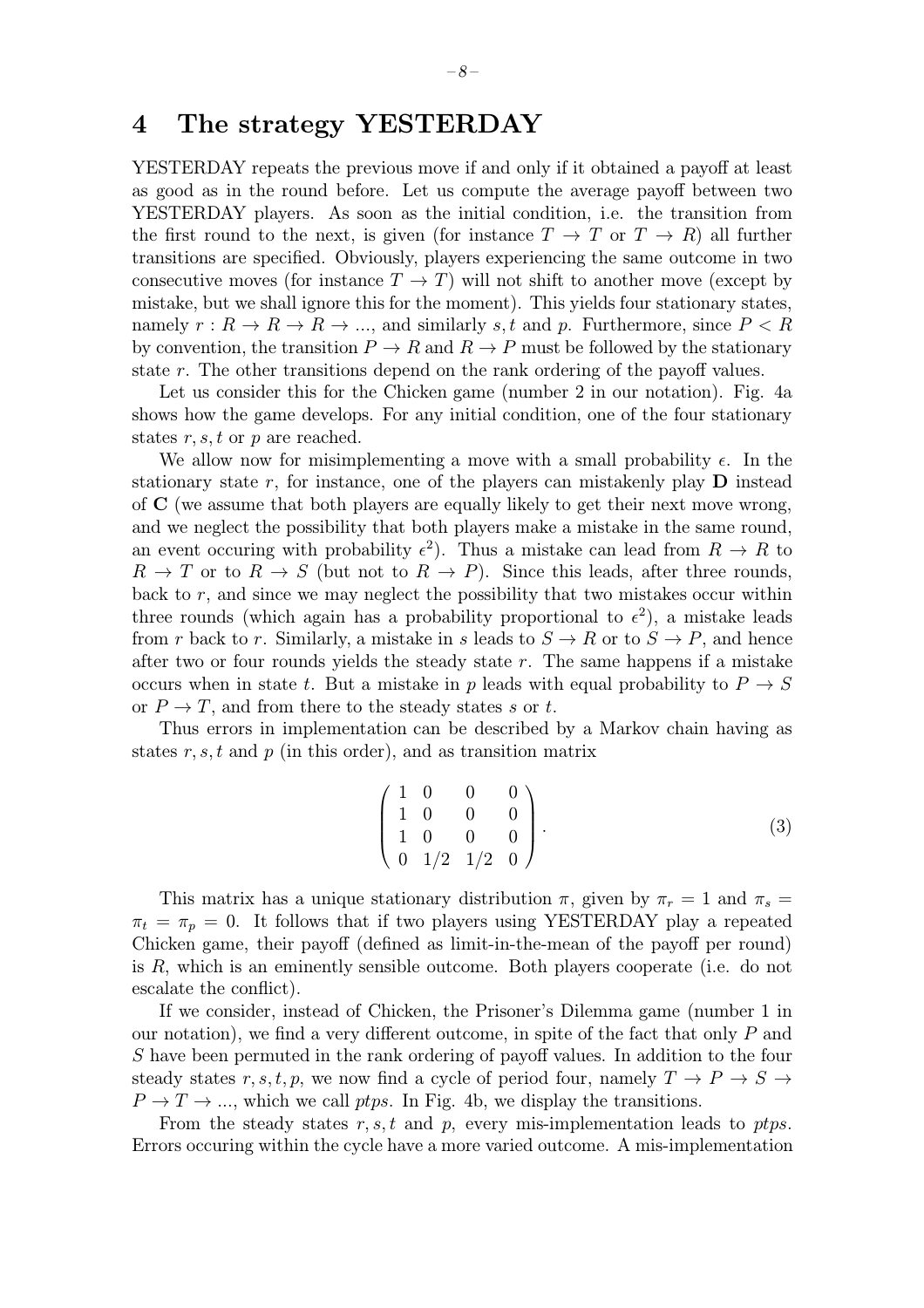

 $4<sub>b</sub>$ 

Figure 4: The transitions, from round to round, in the payoff for a YESTERDAY player against another YESTERDAY player, (a) for Chicken (case 2 in Fig.1) and (b) the Prisoner's Dilemma (case 1 in Fig.1). The first transition is assumed to be given as initial condition.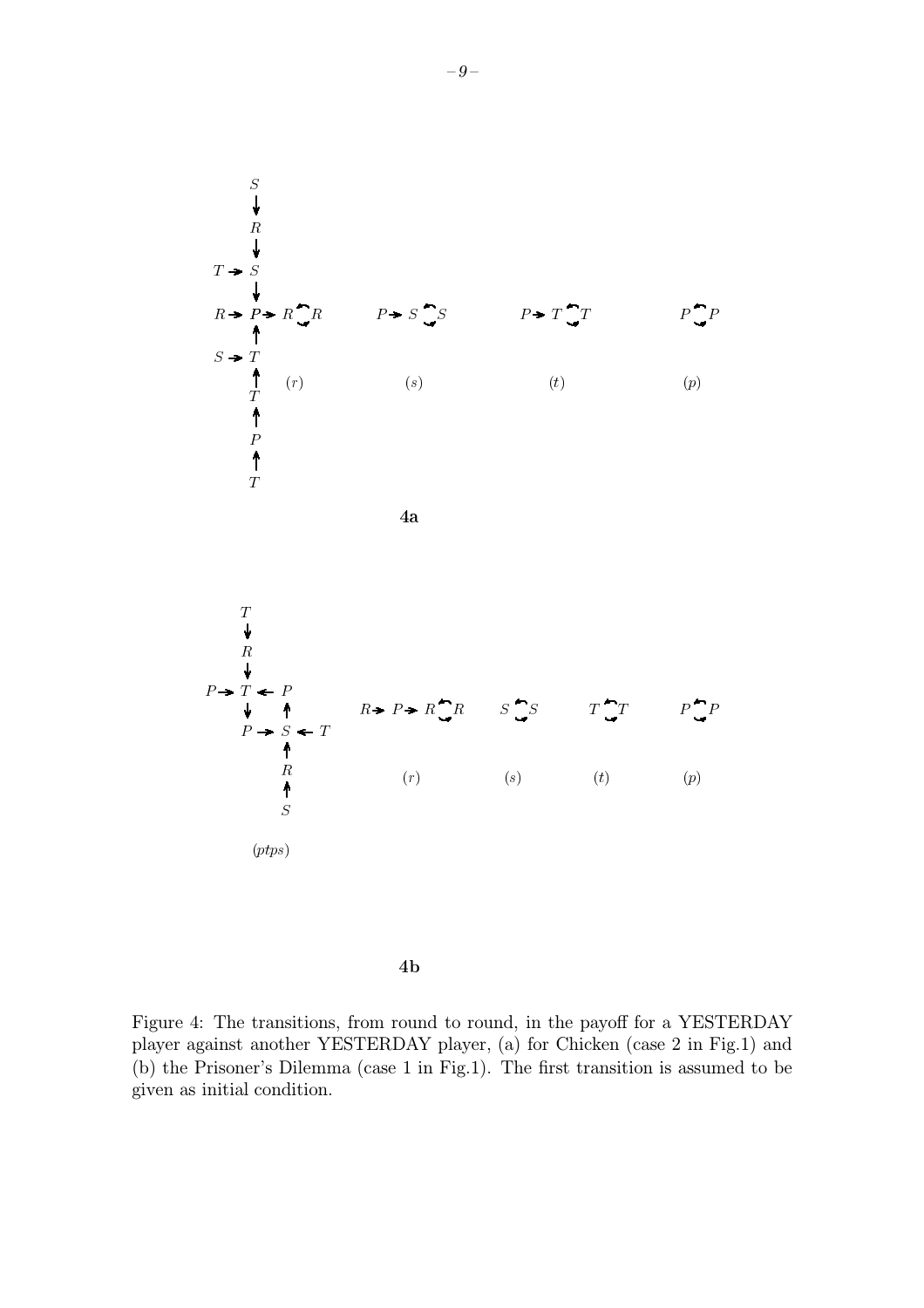turns  $S \to P$ , either into  $S \to S$  or into  $S \to T$ , and hence leads with equal probability either into the steady state s or back into ptps. Similarly, mistakes turn  $T \rightarrow P$  with equal probability either into the steady state t or back into ptps again, whereas they turn  $P \to S$  and  $P \to T$  into r or p. The transition matrix between the steady states  $r, s, t, p$  and ptps (in this order) is given by

$$
\begin{pmatrix} 0 & 0 & 0 & 0 & 1 \\ 0 & 0 & 0 & 0 & 1 \\ 0 & 0 & 0 & 0 & 1 \\ 0 & 0 & 0 & 0 & 1 \\ 1/4 & 1/8 & 1/8 & 1/4 & 1/4 \end{pmatrix}.
$$
 (4)

The unique stationary distribution  $\pi$  is given by  $\frac{1}{14}(2, 1, 1, 2, 8)$  and the mean payoff per round is  $(2R + 3S + 3T + 6P)/14$ , which is considerably lower than the Paretooptimal outcome.

One can similarly compute the payoff for YESTERDAY against itself for each of the remaining games. The result is shown in Fig. 6c. The game 8 (the stag hunt game) admits the cycle ptps and the two games 5 and 12 admit the cycle rsrt. All other games have only the steady states  $r, s, t$  and p.

Among the games where C is the dominating solution, (i.e. where  $T < 1$  and  $S > 0$ ) YESTERDAY always leads to the corresponding outcome r, except for games 12 and 5. These happen to be precisely the two cases where  $(T+S)/2$  can be larger than R. The payoff achieved is actually a convex combination of these two values.

Another interesting point concerns games 9 and 10. In these games, players have to coordinate their strategies, and this is actually achieved by YESTERDAY. However, the payoff is not necessarily the Pareto optimum  $R$ ; rather, it is the maximin solution (which is  $P$  in case 9).

Fig. 6c displays the games for which YESTERDAY is efficient.

### 5 The strategy FARAWAY

A very large updating factor (an  $\alpha$  close to 1) seems often inefficient. Small  $\alpha$ 's promise to do better. Numerical simulations show that we can approximate convex updating with very small  $\alpha$  (infinitesimally slow updating) by the following continuous time dynamics. The aspiration levels of the two players at time  $t$  are denoted by  $a_I(t)$  resp.  $a_{II}(t)$ . The two corresponding axes are divided by the payoff values R, S, T and P into five intervals each, and the  $(a_I, a_{II})$ -plane therefore into twenty-five regions. In each of these regions, the win-stay, lose-shift strategies of both players are well defined and lead to l.i.m. payoffs  $P_I(a_I, a_{II})$  and  $P_{II}(a_I, a_{II})$ . If we assume now that the aspiration levels are steadily updated in direction of the l.i.m. payoff actually achieved, we obtain

$$
\dot{a}_I = P_I(a_I, a_{II}) - a_I \n\dot{a}_{II} = P_{II}(a_I, a_{II}) - a_{II}.
$$
\n(5)

This yields a dynamics in the  $(a_I, a_{II})$ -plane which, as it describes the *trait values* of the two players, is somewhat related to adaptive dynamics (cf. Metz et al, 1996), although it describes individual learning rather than evolution.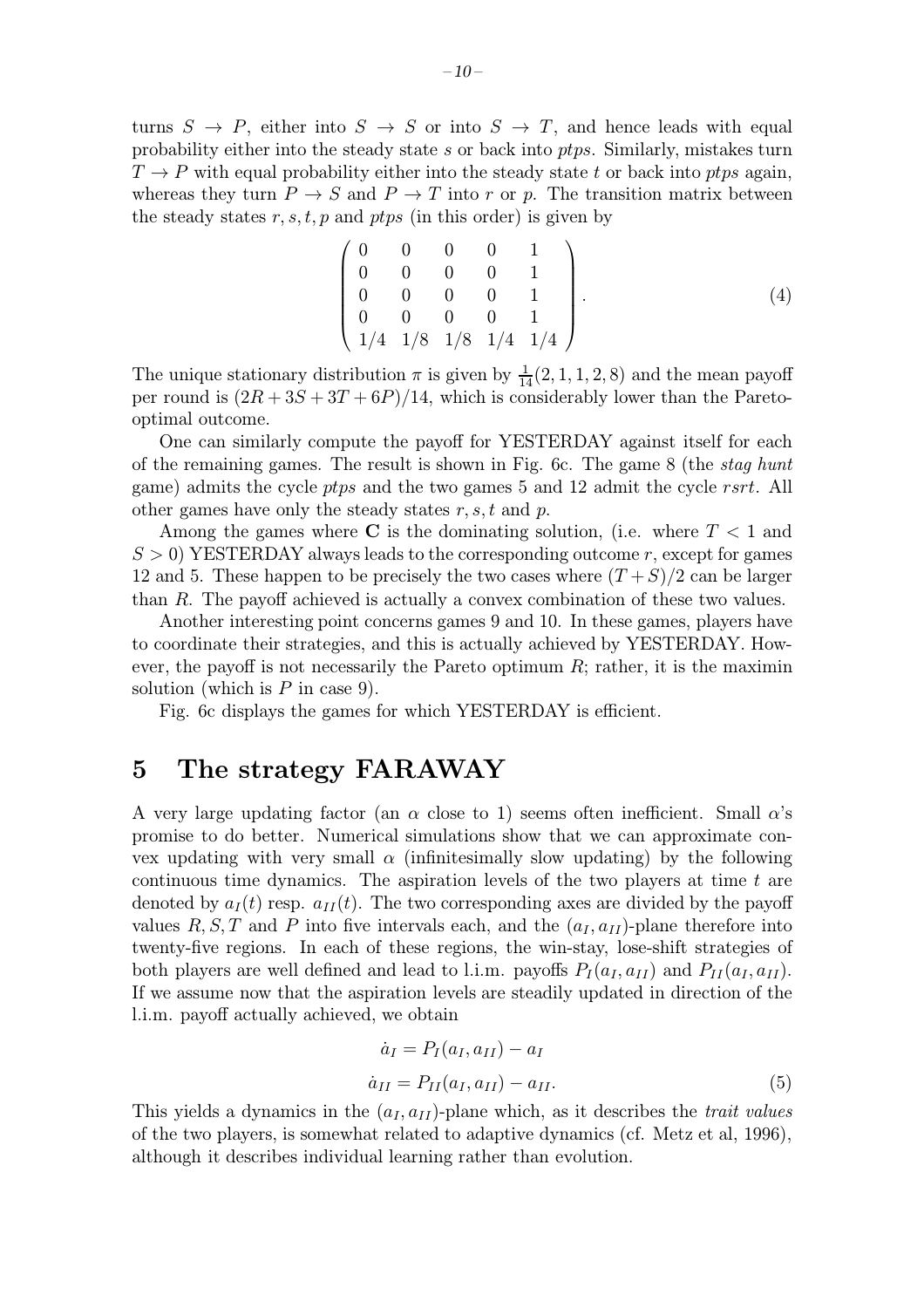We shall only sketch the mathematical basis of this model (see Posch and Sigmund, 1998, for details). The orbits of (5) are piecewise linear. The vector field can be discontinuous on the boundaries of the twenty-five regions. A standard way to handle such a differential equation is to transform it into a differential inclusion

$$
(\dot{a}_I, \dot{a}_{II}) \in F(a_I, a_{II}) \tag{6}
$$

where  $F(a_I^*, a_{II}^*)$  is the smallest convex set containing all limit values of the right hand side of (5), for  $(a_I, a_{II}) \rightarrow (a_I^*, a_{II}^*)$ . Such a differential inclusion has at least one solution, see Filippov (1988).

It is easy to see that we can restrict our attention to the bounded intervals of the aspiration levels, namely  $m, b$ , and  $a$ , since all orbits end up there. The dynamics is symmetric in  $(a_I, a_{II})$  and it suffices to study the regions where  $a_I \le a_{II}$ . Hence, we have to consider only six regions. In each rectangle, the payoff values  $(P_I, P_{II})$ are constant. All orbits in that rectangle point towards  $(P_I, P_{II})$ .

Let us describe this in case 1, which includes the Prisoner's Dilemma. In the rectangle  $m \times m$  (where both players use the modest strategy) the orbits point towards  $(0, 0)$ , which is the upper right corner. Similarly in the rectangle  $b \times b$  (where both players use the balanced strategy, i.e. PAVLOV), all orbits point towards the upper right corner, namely  $(1, 1)$ . From the rectangle  $a \times a$  the orbits point towards  $(1/2, 1/2)$  and thus lead into  $b \times b$  or  $b \times a$ . In  $m \times b$  the orbits point towards  $((1+2T)/5,(1+2S)/5)$  and hence lead either into  $m \times m$  or  $b \times b$ . In  $m \times a$  the orbits point to  $(T/2, S/2)$  and thus lead into  $b \times a$  or  $m \times b$ . Hence, eventually the dynamics leads to the rectangles  $b \times b$  (and thus to  $(1,1)$ ) or  $b \times a$ .

In  $b \times a$  the orbits point towards  $((1 + S)/3, (1 + T)/3)$ . This is where things can get sticky and we have to distiguish four cases (see Fig. 5).

For  $T < 2$  the orbits point downwards into the rectangle  $b \times b$  such that  $(1,1)$ becomes an attractor. Thus, the aspirations ultimately converge to  $(1, 1)$  and the players cooperate (case a).

If  $T > 2$  the orbits starting at the lower edge of the rectangle  $b \times a$  point upwards and thus (1,1) is no longer attracting. If additionally  $S > -1$  the point  $((1 + S)/3, (1 + T)/3)$  lies in the rectangle  $b \times a$  and hence becomes an attractor. Thus, all orbits in  $b \times a$  converge to  $((1 + S)/3, (1 + T)/3)$  (case b). If instead  $S < -1$ , all orbits in  $b \times a$  lead into the rectangle  $m \times a$ . The orbits in  $m \times a$  in turn lead into  $b \times a$ . Thus, they converge to the boundary of the rectangles  $m \times a$  and  $b \times a$ . There the dynamics can lead up or down: if  $\frac{S-2}{T} > \frac{T-2}{S+1}$ , there is an attractor point  $(0, \frac{T(1+T)-S(1+S)}{3T-2-2S})$  on the boundary of  $b \times a$  and  $m \times a$  to which all orbits in  $b \times a$  converge (case c). If  $\frac{S-2}{T} < \frac{T-2}{S+1}$  the orbits at the boundary point downwards and will eventually reach the rectangle  $b \times b$ , where they converge to (1, 1). Only an error pushs them back to  $b \times a$  (case d). Hence, if the probability for errors is low, the players cooperate most of the time.

Thus, in cases (a) and (d) FARAWAY leads to cooperation. However, only in case (a)  $(1,1)$  is an attractor. Note that this is exactly the parameter range for which the Pavlov strategy is evolutionarily stable (see Leimar 1997). For the parameter ranges (b) and (c) there are two attracting fixed points for the aspiration levels where the agents switch actions every round, and thereby achieve a Pareto optimal outcome.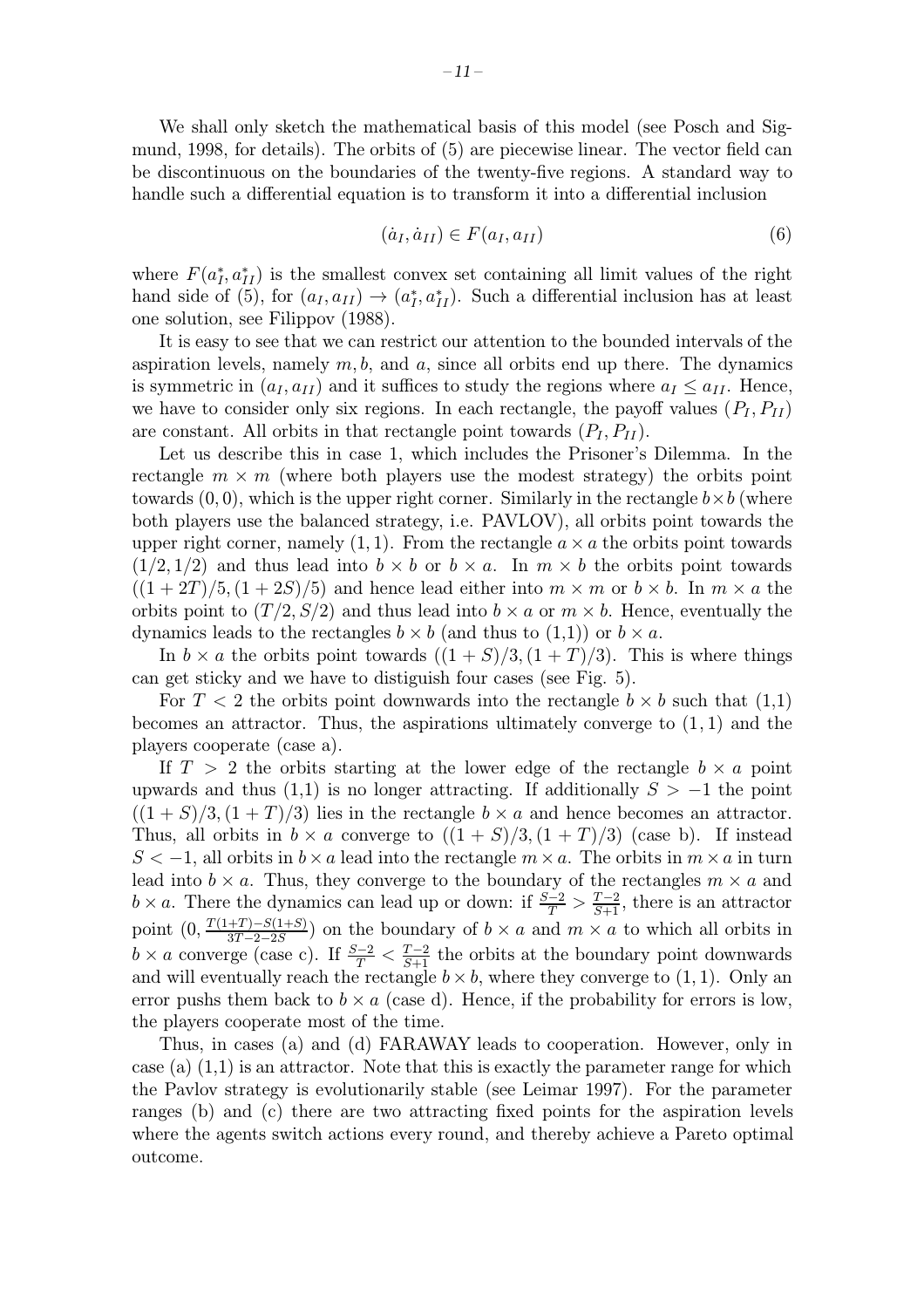

Figure 5: Different parameter values for the Prisoner's Dilemma lead to different dynamical outcomes for two players using FARAWAY as updating strategy. Case (a)  $T < 2$ , (b)  $T > 2$  and  $S > -1$ , (c) $T > 2$ ,  $S < -1$ , and  $(S - 2)/T > (T - 2)/(S + 1)$ , and (d)  $T > 2, S < -1$ , and  $(S-2)/T < (T-2)/(S+1)$ .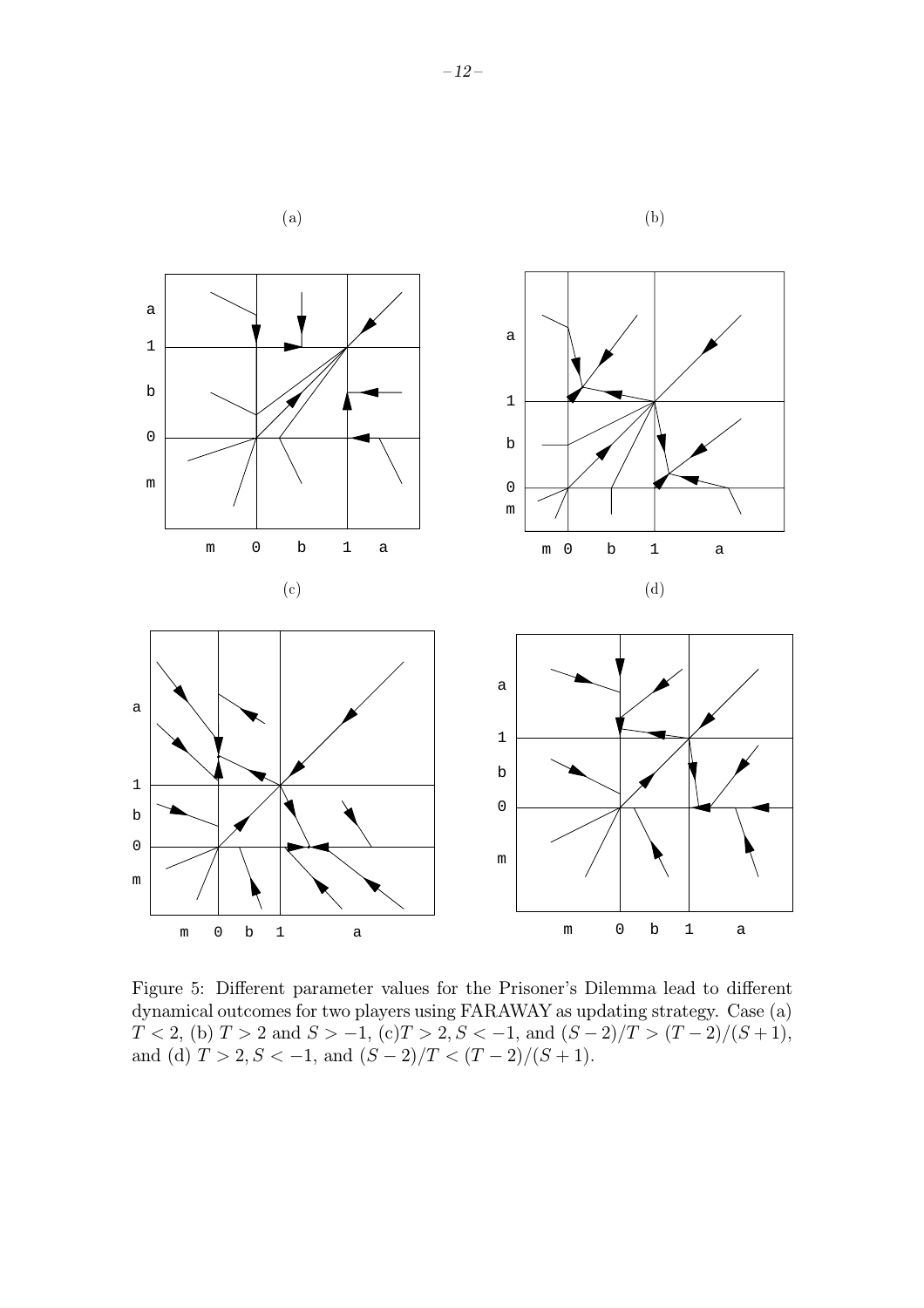A similar analysis can be performed for Chicken (case 2). Again, slow updating leads to many different outcomes. Only for  $S < 1/2$  and  $T < 2$  will all orbits converge to (1, 1). For  $S < 1/2$  and  $T > 2$ , the point  $((1 + S)/3, (1 + T)/3)$  will be an attractor in  $b \times a$  where the players switch actions every round; for  $S > 1/2$ the points  $(T, S)$  and  $(S, T)$  are attractors (if  $T < 2$  the point  $(1, 1)$  will also be an attractor). In these cases the initial aspiration levels determine which equilibrium gets selected.

In Fig. 6d the area where FARAWAY is efficient is shaded.

## 6 Discussion

The problem of adapting the aspiration level has intrigued psychologists and economists alike (see e.g. Thibaut and Kelley, 1959, Sauermann and Selten, 1962, Weber, 1976, Tietz, 1997). In order to obtain analytic results, we have concentrated on a particularly simple setting. Our agents are robots with minimal cognitive abilities. They use 'hard-wired' deterministic win-stay, lose-shift rules based on a specific aspiration level and on the payoff obtained in the previous round. These are severe restrictions, and we must discuss how much they affect the conclusions.

The lack of stochasticity in the switching rule is certainly a serious drawback. In more general win-stay, lose-shift rules, the propensity to switch from one option to the other is a function of the difference between aspiration level and payoff. It is reasonable to assume that this function is monotonically increasing, but our restriction to the step function  $f(x) = 0$  for  $x \le 0$  and  $f(x) = 1$  for  $x > 0$  is certainly too narrow. Often, it pays to display a certain degree of frustration tolerance, i.e. not always to switch after an unsatisfactory outcome, but only with a certain probability. There is a huge literature on stochastic decision rules, we only refer to Bush and Mosteller (1951), Staddon (1983), Kraines and Kraines (1988), Stephens and Clements (1996), Wedekind and Milinski (1996), Posch (1997).

We note in this context that within the class of deterministic memory-one strategies (those for which  $p_k$  is 0 or 1, up to the error probability), the highest payoff achievable by the whole population, in case  $R < (T + S)/2$ , is  $(2R + T + S)/4$  (see Nowak et al, 1995). Hence our win-stay, lose-shift rules can never be efficient in this case, whereas *stochastic* memory one strategies, for instance  $(1/2, 0, 1, 1/2)$ , can. We stress that for the Chicken game with  $S > 1/2$ , one of two FARAWAY players may end up with l.i.m. payoff  $T$ , the other with  $S$ . In this case the outcome is Pareto-optimal: but the two players will converge to different roles, one dominating the other. This is a good outcome for the entire population, since escalated contests are avoided.

We must also stress that in the games we have considered (both against nature and  $2 \times 2$ ) the payoff was a deterministic function of the outcome. This excludes important situations like the binary choice model (a stochastic two-armed bandit whose left lever yields one dollar with probability  $p$ , and whose right lever yields one dollar with probability  $q$ ). In that case, a deterministic win-stay, lose-shift rule leads to pulling the left lever with probability

$$
\frac{1-q}{(1-p)+(1-q)}
$$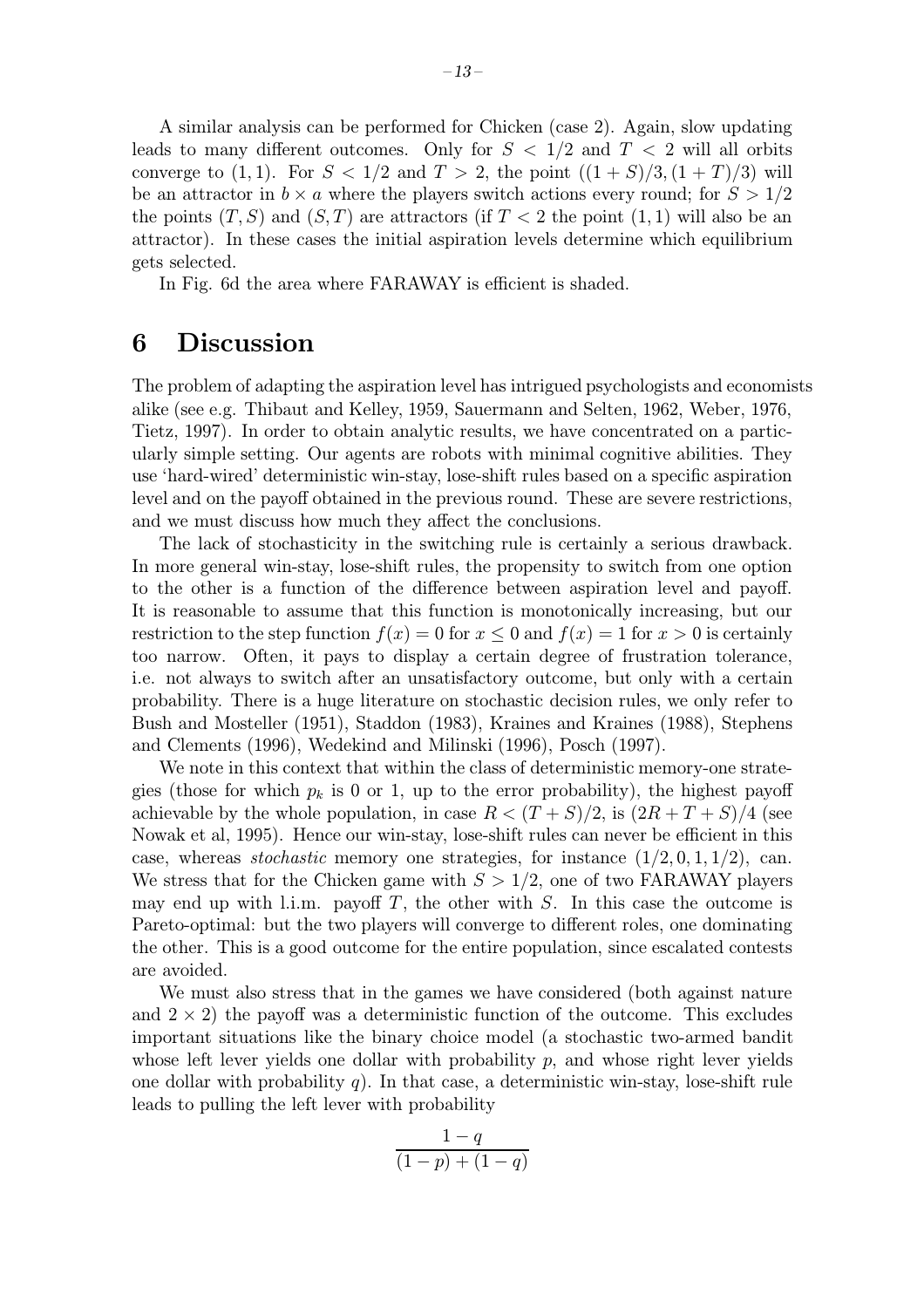

Figure 6: Efficiency. In (a) the shaded region describes the  $(S, T)$ -values for which some win-stay, lose-shift strategy is efficient. (b) In the dark region selection among the different win-stay, lose-shift strategies always leads to the fixation of an efficient strategy, whereas in the grey region some but not all initial conditions lead to such an outcome; (c) This displays the payoff values obtained by one YESTERDAY player against another. The shaded region describes the  $(S, T)$ -values for which the outcome is efficient; (d) In the dark region the adaption of the aspiration level by two FARAWAY players always leads to a Pareto-optimal outcome, whereas in the grey region some but not all initial conditions lead to it.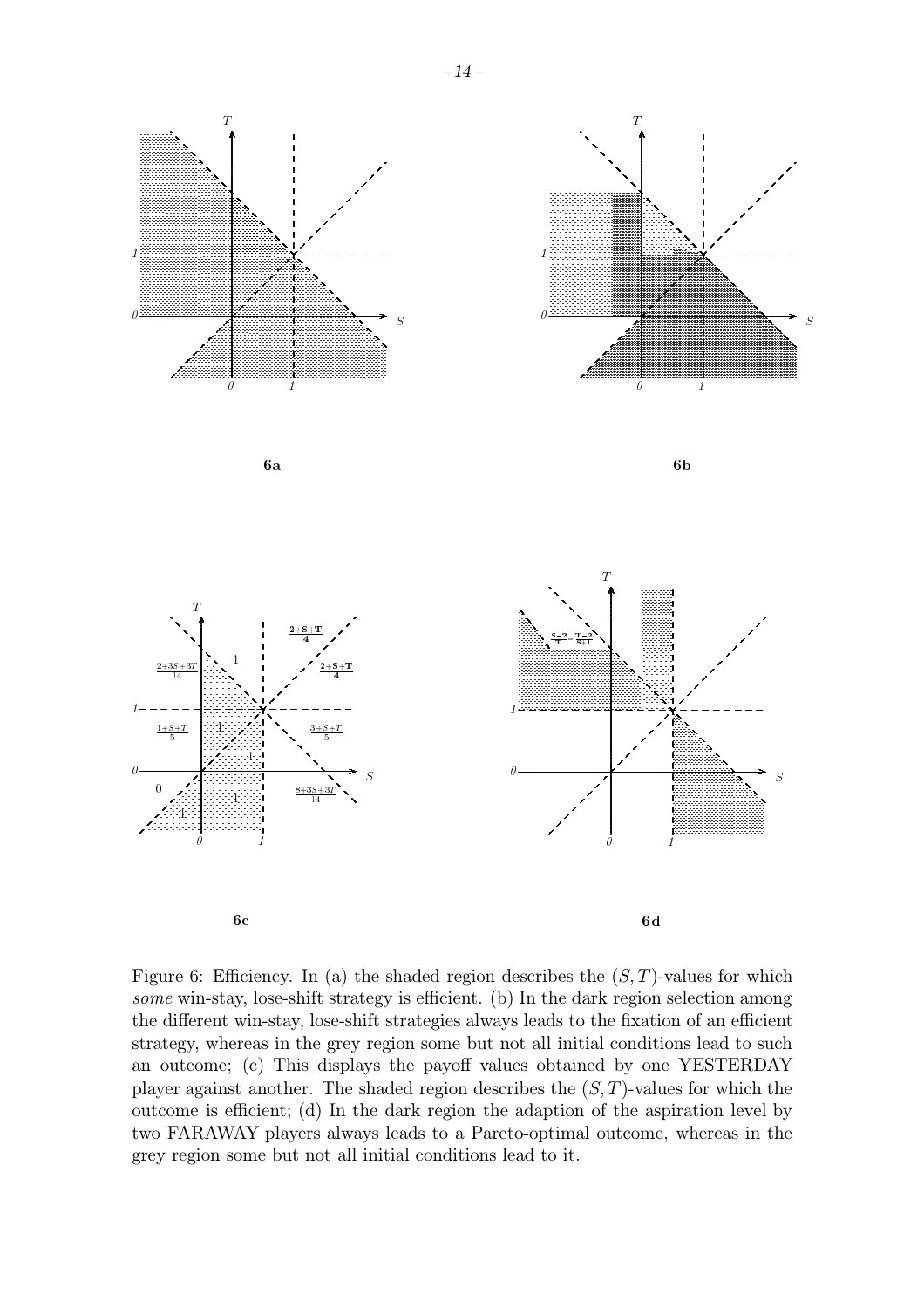which is obviously not efficient. Interestingly, however, this comes very close to what untutored players actually do (Estes' law or the matching rule, see e.g. Colman, 1995), although these players do not adhere to a deterministic win-stay, lose-shift rule.

Furthermore, we have concentrated on *deterministic* updating. In general, updating strategies for repeated games are defined by algorithms specifying the aspiration level as a (possibly stochastic) function of the initial level and the payoffs experienced so far. We have only considered some extreme cases, which can be treated analytically. We believe nevertheless that our results also carry over to more realistic situations. In particular, whereas almost every updating procedure works well in deterministic games against nature, it offers no general recipe in dealing with stochastic effects or the interdependence of several players.

In many cases (such as in the minimal social situation, or the iterated Prisoner's Dilemma), having the right aspiration level leads to a good outcome. But finding this aspiration level through trial and error requires usually more insight into the structure of the interaction than can be achieved by updating strategies implemented by purely self-centered robots.

There is obviously no reason to assume that our parameterisation of the  $(S, T)$ plane reflects in any way the relative importance of the 12 different game-theoretic situations. Some interactions, for instance Chicken games, are likely to occur in most social groups, since they reflect whether to escalate a conflict or not; on the other hand, it is hotly debated whether the Prisoner's Dilemma game is often found in real world situations. It seems plausible that for games which occur frequently, selection leads to the evolution of specific strategies (which may or may not be of win-stay, lose-shift type).

In the *Prisoner's Dilemma* game, for instance, YESTERDAY obtains against PAVLOV the same payoff as PAVLOV against itself, namely R (this can easily be checked by the same method as in section 4). Since YESTERDAY obtains against itself a lower payoff, it follows that PAVLOV dominates YESTERDAY. Having the 'right' aspiration level a priori turns out, not surprisingly, to be better than adapting it from round to round. This contest is unfair, of course, if we assume that there is no way of knowing in advance the payoff structure of the game encountered. But for particularly relevant games, knowledge could be hard-wired into an innate response.

We note that for many games, FARAWAY leads to outcomes where the agents switch their actions again and again as e.g. for the Prisoner's Dilemma in the cases b and c discussed above. This contrasts with the asymptotic results in Karandikar et al (1999). These authors study a related win-stay, lose-shift rule, which however is stochastic. Karandikar et al show that for all games with  $T \geq S$  and  $S < 0$  (i.e. games 1,8, and 4), the players will obtain payoff  $R$  most of the time, in the limiting case of infinitesimally slow updating. This is mainly due to the fact that players do not always shift after a failure. In that case all regions in the  $(a_I, a_{II})$  plane where the aspiration levels change periodically are left in finite time. Thus, if trembles in the aspirations are very rare, the process stays most of the time at the vicinity of pure equilibria. However, simulations show that for small  $\alpha$  the asymptotic results of Karandikar et al have little predictive power for the dynamics in the 'short' run, since aspirations can get stuck for hundreds of thousands of rounds close to equilibria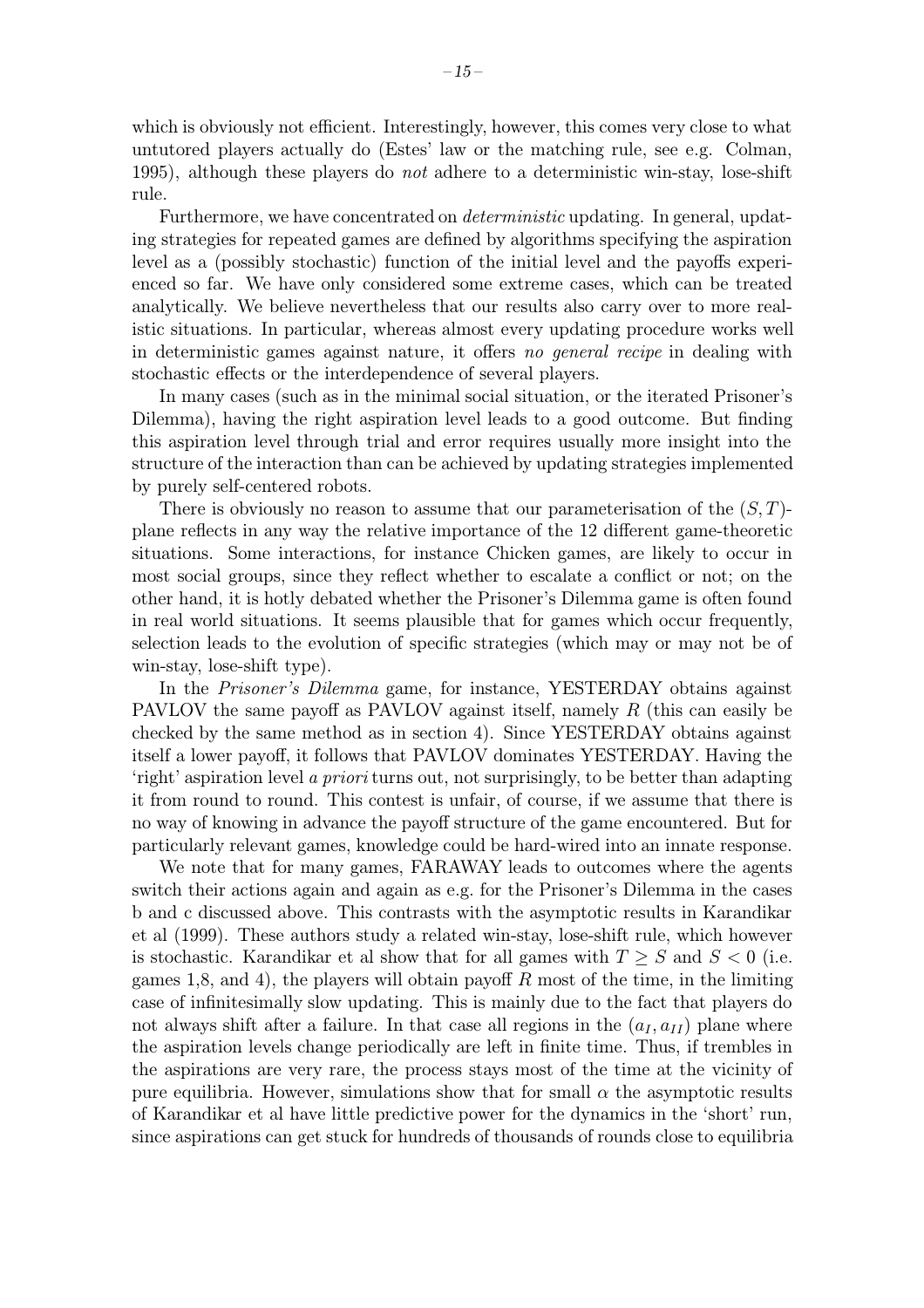where players switch actions again and again (see Posch, 1998).

We have emphasised the *efficiency* (or inefficiency) of learning rules. This issue is distinct from the evolutionary stability of such rules (see Maynard Smith, 1982, and for a notion more appropriate to repeated games, Leimar, 1997). Nevertheless our results make it seem doubtful that deterministic learning rules which are valid for a wide range of games will evolve. We believe that selection, in the realm of social interactions, favours

(a) the ability to recognise very specific types of interaction, and to adopt strategies which are hand-tailored for them, and

(b) the emergence of an understanding based on more than just registering the own payoff sequence.

Let us explain this last point. We have seen, for instance, that YESTERDAY excels only for a rather restricted range of games. This is in stark contrast with the strategy YESTERMAX, where players use as aspiration level in round  $n$  the maximum of their own *and their co-player's* payoff in round  $n - 1$ . If both players use YESTERMAX, they always have the same aspiration level (clearly), and it can easily be shown that they always end up obtaining payoff  $R$ , except in case 9, a coordination game, in which case they obtain the maximin  $P$ . (Using the same method as in section 4, one can easily show that here are only two attractors for the transition chains, namely r and p, and that mistakes both in r and in p always lead to r, with the odd exception of case 9, when they always lead to p.) This is a remarkable performance, showing that, oddly enough, envy is often an efficient impulse. Indeed, YESTERMAX is just a trite instance of the principle of 'keeping up with Jones'. But clearly YESTERMAX requires a substantial cognitive ability; to monitor the co-player's payoff and to compare it with one's own implies a high degree of emphaty.

The view that even the simplest repeated games require a strategic understanding agrees well with the currently favoured opinion that the major selective stimulus for the evolution of intelligence comes, not from games against nature (like optimal foraging or anti-predator behaviour), but from the demands of social interactions (cf. Alexander, 1987, or de Waal, 1996).

#### References

- Alexander, R.D. (1987) The Biology of Moral Systems, Aldine de Gruyter, New York.
- Binmore, K.G. (1992) Fun and Games: a Text on Game Theory, Heath and Co, Lexington, Mass.
- Bomze, I. (1995) Lotka-Volterra equation and replicator dynamics: new issues in clarification. Biol. Cybernetics 72, 447-53.
- Bush, R.R. and Mosteller, F. (1951) Stochastic Models for Learning, Wiley, New York.
- Colman, A. (1995) Game Theory and its Applications, Butterworth-Heinemann, Oxford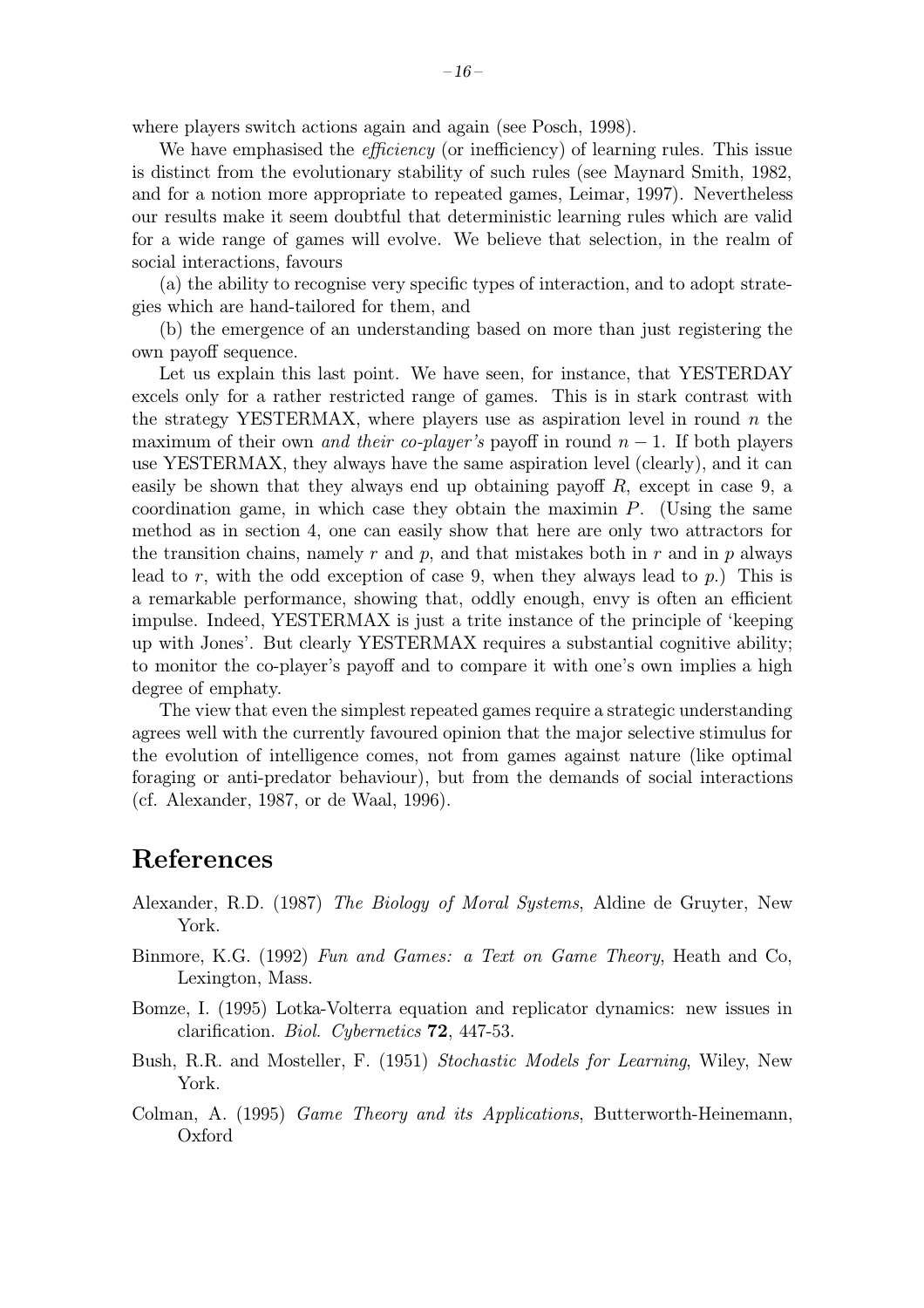- Colman, A. and Stirk, J.A. (1998) Stackelberg reasoning in mixed-motive games: an experimental investigation, J. Econ. Psychology 19, 279-93
- de Waal, F. (1996) Good natured: the origins of right and wrong in humans and other animals, Harvard UP, Cambridge, Mass.
- Filippov, A. (1988) Differential Equations with Discontinuous Right-hand Sides, Kluwer, Amsterdam
- Harsanyi, J.C. and Selten, R. (1988) A General Theory of Equilibrium Selection in Games, M.I.T. Press, Cambridge Mass.
- Hofbauer, J. and Sigmund, K. (1998), Evolutionary Games and Population Dynamics, Cambridge UP.
- Hoppe, F. (1931) Erfolg und Misserfolg, Psychologische Forschung 14, 1-62.
- Karandikar, R., Mookherjee, D., Ray, D. and Vega-Redondo, F. (1999), Evolving aspirations and cooperation, to appear in J. Economic Theory
- Kelley, H.H., Thibaut, J.W., Radloff, R. and Mundy, D. (1962) The development of cooperation in the minimal social situation, Psychological Monographs 76, whole No. 19.
- Kraines, D. and Kraines, V. (1988) Pavlov and the Prisoner's Dilemma, Theory and Decision 26, 47-79.
- Leimar, O. (1997), Repeated games: a state space approach, *Journ. Theor. Biol.*, 184, 471-98.
- Maynard Smith, J. (1982) Evolution and the Theory of Games, Cambridge UP.
- Metz, J.A.J., Geritz, S.A., Meszena, G., Jacobs, F.J.A., and van Heerwarden, S.J. (1996), Adaptive dynamics: a geometrical study of the consequences of nearly faithful replication. In S.J. Van Strien and S.M.Verduyn Lunel (eds), Stochastic and spatial structures of dynamical systems, 183-231. Amsterdam, North Holland.
- Nowak, M.A. and Sigmund, K. (1993), Win-stay, lose-shift outperforms tit for tat, Nature 364, 56-58.
- Nowak, M.A., Sigmund, K. and El-Sedy, E. (1995), Automata, repeated games and noise, J. Math. Biol 33, 703-22.
- Pichler, A. (1998) Repeated Games with Failure in Implementation or Perception, Master's Thesis, Univ. of Vienna
- Posch, M. (1997) Cycling in a stochastic learning algorithm for normal form games, J. Evolutionary Econ. 7, 193
- Posch, M. (1998) Win-stay, lose-shift, an elementary behavioural principle for repeated games, submitted to J. Theor. Biol.
- Posch, M. and Sigmund, K. (1998), An adaptive dynamics for the aspiration level, mimeo.
- Radner, R. (1975) Satisficing, J. Math. Econ. 2, 253-62
- Rapoport, A. (1984) Game theory without rationality, Behavioural and Brain Sciences 7, 114-15.